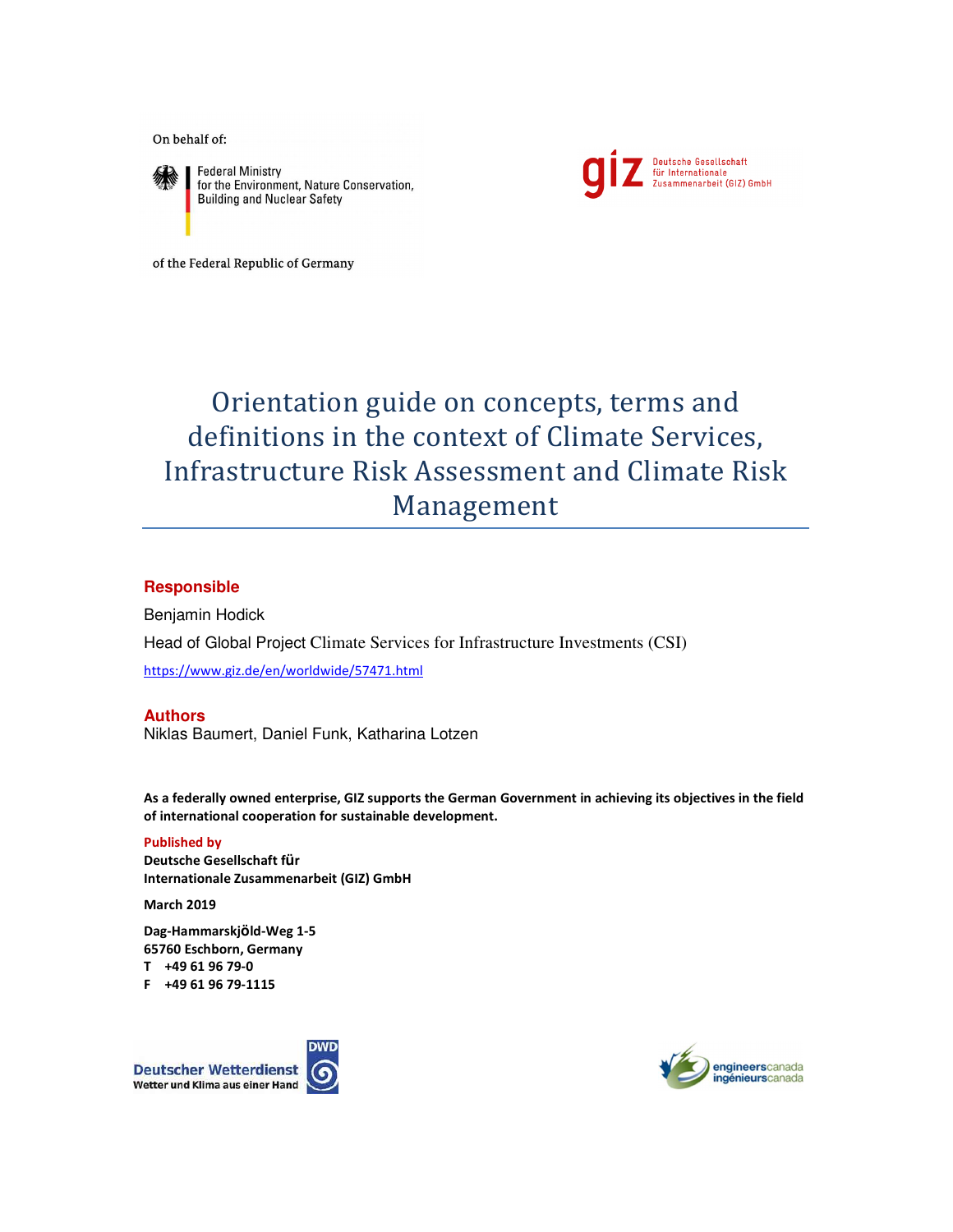## Overview on clustered terms

<u> 1989 - Johann Stein, marwolaethau a bhann an t-Amhain an t-Amhain an t-Amhain an t-Amhain an t-Amhain an t-A</u>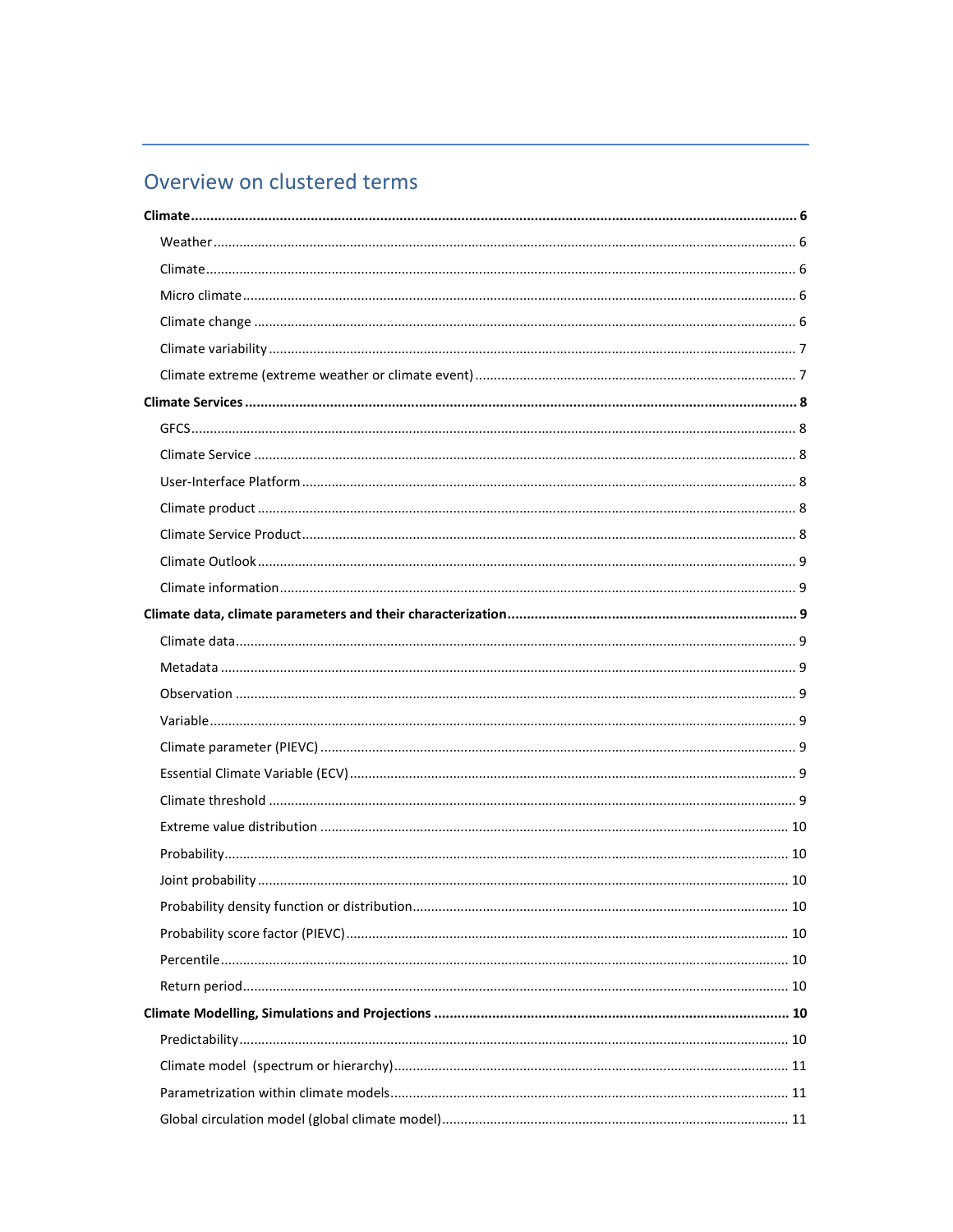| 15 |
|----|
|    |
|    |
|    |
|    |
|    |
|    |
|    |
|    |
|    |
|    |
|    |
|    |
|    |
|    |
|    |
|    |
|    |
|    |
|    |
|    |
|    |
|    |
|    |
|    |
|    |
|    |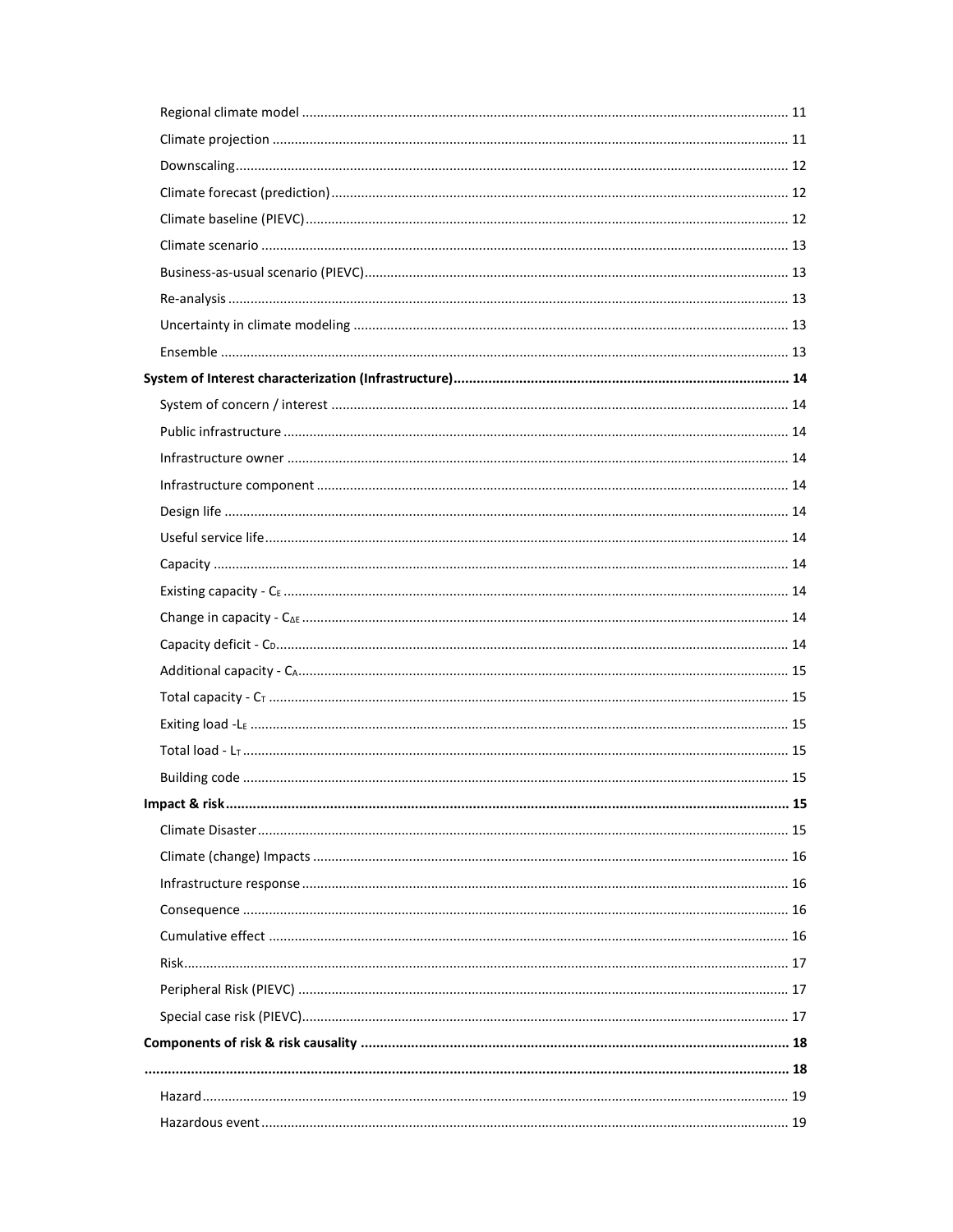| → |  |
|---|--|
| → |  |
| → |  |
|   |  |
|   |  |
|   |  |
|   |  |
|   |  |
|   |  |
|   |  |
|   |  |
|   |  |
|   |  |
|   |  |
|   |  |
|   |  |
|   |  |
|   |  |
|   |  |
|   |  |
|   |  |
|   |  |
|   |  |
|   |  |
|   |  |
|   |  |
|   |  |
|   |  |
|   |  |
|   |  |
|   |  |
|   |  |
|   |  |
|   |  |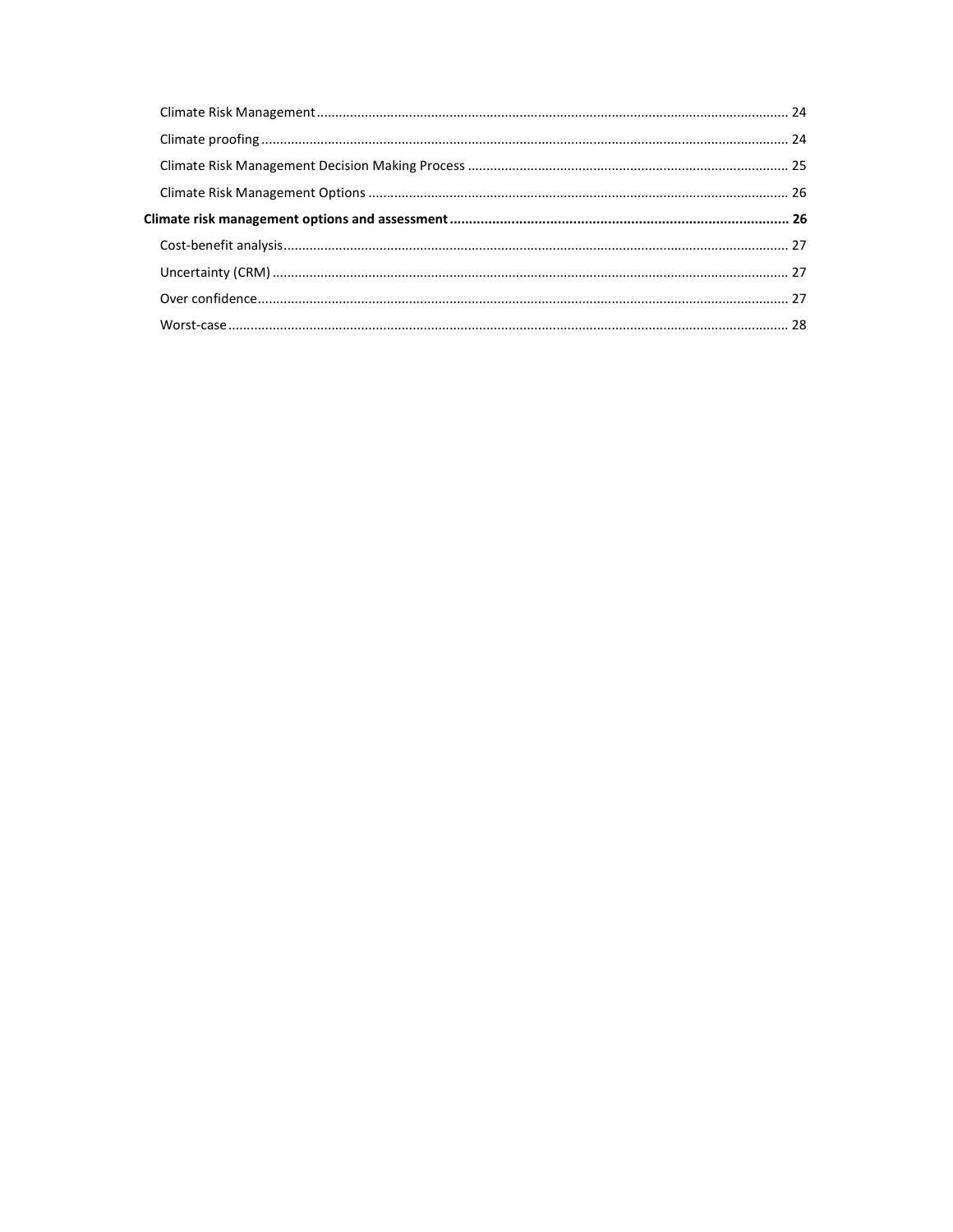### **Climate**

| Weather        | The state of the atmosphere at a given time and place, with respect to variables<br>such as temperature, moisture, wind velocity and barometric pressure (WMO<br>2011).                                                                                                                                                                                                                                                                                                                                                                                                                                                                |
|----------------|----------------------------------------------------------------------------------------------------------------------------------------------------------------------------------------------------------------------------------------------------------------------------------------------------------------------------------------------------------------------------------------------------------------------------------------------------------------------------------------------------------------------------------------------------------------------------------------------------------------------------------------|
|                | In the context of the PIEVC Protocol:                                                                                                                                                                                                                                                                                                                                                                                                                                                                                                                                                                                                  |
|                | Weather refers, generally, to day-to-day temperature and precipitation activity.<br>Climate refers to average atmospheric conditions over longer periods of time.                                                                                                                                                                                                                                                                                                                                                                                                                                                                      |
|                | A weather event are specific atmospheric conditions related to temperature,<br>moisture, wind velocity, and barometric pressure. Within the context of the risk<br>assessment, a weather event is defined by a value for specific atmospheric<br>conditions that could potentially exceed infrastructure threshold values.                                                                                                                                                                                                                                                                                                             |
|                | A weather forecast is a prediction of individual weather elements on an hourly<br>or daily basis. Forecasts are determined from a combination of weather model<br>output, constrained by observed data every 12 hours, and local sources of<br>information such as tracks of storms and precipitation from satellite and radar<br>reports (Engineers Canada 2015).                                                                                                                                                                                                                                                                     |
| Climate        | Climate in a narrow sense is usually defined as the average weather, or more<br>rigorously, as the statistical description in terms of the mean and variability of<br>relevant quantities over a period ranging from months to thousands or millions<br>of years. The classical period for averaging these variables is 30 years, as defined<br>by the World Meteorological Organization. The relevant quantities are most<br>often-surface variables such as temperature, precipitation and wind. Climate in<br>a wider sense is the state, including a statistical description, of the climate<br>system (IPCC WG1 2013).            |
|                | The statistical character of climate has significant consequences on climate<br>information and its usability. The interpretation of climate data (statistics) is<br>very much dependent on the choice of the temporal and spatial scale as well as<br>on the object (variable, indices) of analysis. In the context of Climate Services,<br>temporal and spatial scales as well as the object of analysis for CS-products<br>should be chosen with care and in the context of decision-making. A discussion<br>about the usability of standardized climatological products and the need of<br>specialized products should take place. |
| Micro climate  | The local climate as moderated by geographic or physical features. Large rivers<br>or lakes can affect the local climate. Populated areas tend to see somewhat<br>different weather than the surrounding regions (Engineers Canada 2015).                                                                                                                                                                                                                                                                                                                                                                                              |
| Climate change | Climate change refers to a change in the state of the climate that can be<br>identified (e.g., by using statistical tests) by changes in the mean and/or the<br>variability of its properties, and that persists for an extended period, typically<br>decades or longer. Climate change may be due to natural internal processes or<br>external forcing, or to persistent anthropogenic changes in the composition of<br>the atmosphere or in land use (IPCC_WG1 2013).                                                                                                                                                                |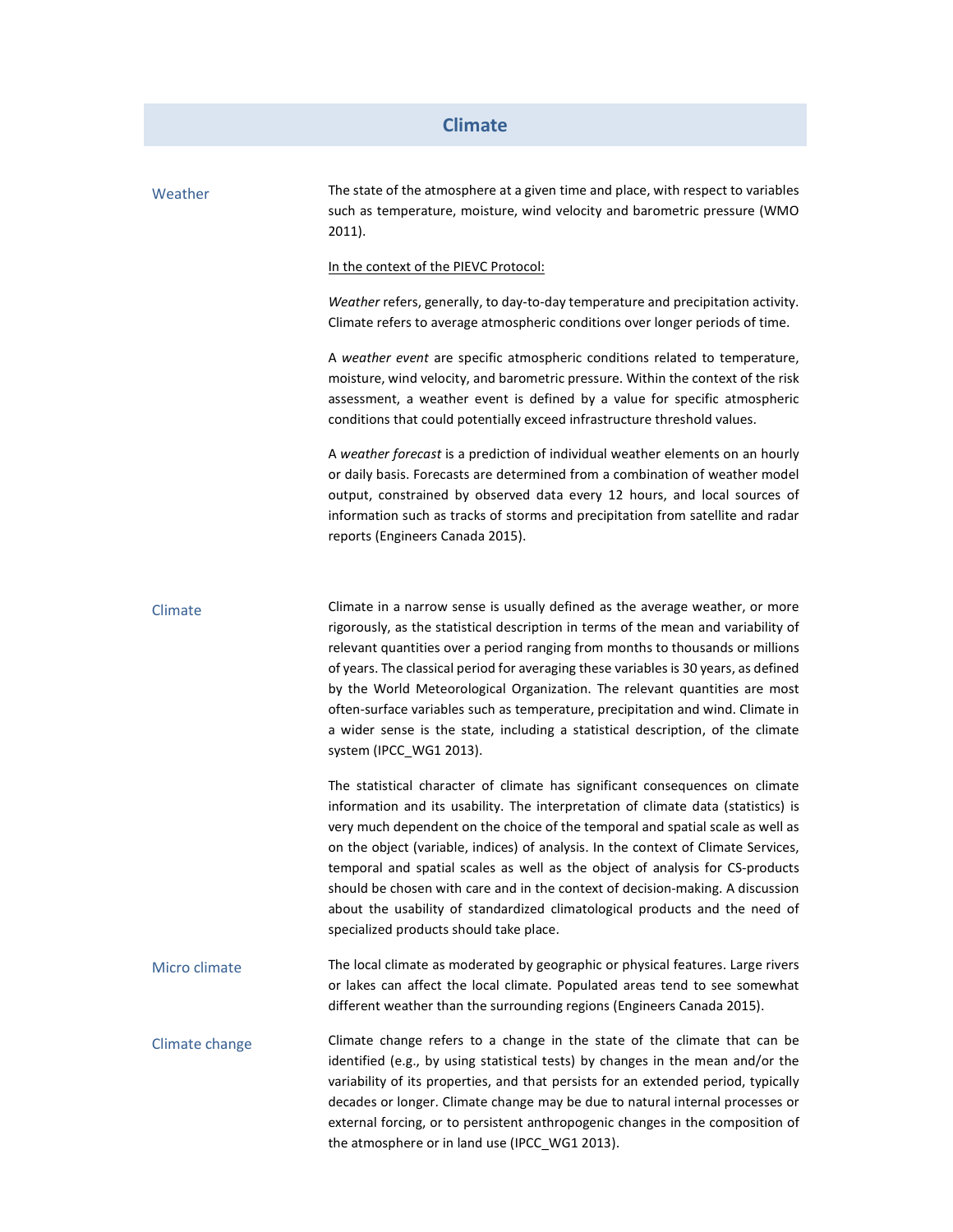|                                                          | Note that the Framework Convention on Climate Change (UNFCCC), in its Article<br>1, defines climate change as 'a change of climate which is attributed directly or<br>indirectly to human activity that alters the composition of the global<br>atmosphere and which is in addition to natural climate variability observed over<br>comparable time periods'. The UNFCCC thus makes a distinction between<br>climate change attributable to human activities altering the atmospheric<br>composition, and climate variability attributable to natural causes (IPCC WG1<br>$2013$ ). |
|----------------------------------------------------------|-------------------------------------------------------------------------------------------------------------------------------------------------------------------------------------------------------------------------------------------------------------------------------------------------------------------------------------------------------------------------------------------------------------------------------------------------------------------------------------------------------------------------------------------------------------------------------------|
| Climate variability                                      | Climate variability refers to variations in the mean state and other statistics<br>(such as standard deviations, the occurrence of extremes, etc.) of the climate on<br>all spatial and temporal scales beyond that of individual weather events.<br>Variability may be due to natural internal processes within the climate system<br>(internal variability), or to variations in natural or anthropogenic external forcing<br>(external variability) (IPCC WG1 2013).                                                                                                             |
| Climate extreme<br>(extreme weather or<br>climate event) | Both, extreme weather events and extreme climate events are referred to<br>collectively as 'climate extremes. From this definition, [] climate extremes can<br>be defined quantitatively in two ways:<br>1) Related to their probability of occurrence                                                                                                                                                                                                                                                                                                                              |

2) Related to a specific (possibly impact-related) threshold

Statistically, climate extremes relate to the occurrence of a value of a weather or climate variable above or below a threshold value near the upper or lower ends of the range of observed values of the climatic variable.

The distinction between extreme weather events and extreme climate events is not precise, but is related to their specific time scales:

- An extreme weather event is typically associated with changing weather patterns, that is, within periods of less than a day to a few weeks.
- An extreme climate event happens on longer time scales. It can be the accumulation of several (extreme or non-extreme) weather events (e.g., the accumulation of moderately below average rainy days over a season leading to substantially below average cumulated rainfall and drought conditions) (IPCC AR5 – SREX).

Some climate extremes (e.g., droughts, floods) may be the result of an accumulation of moderate weather or climate events (this accumulation being itself extreme). Compound events, that is, two or more events occurring simultaneously, can lead to high impacts, even if the two single events are not extreme per se (only their combination).

Not all extreme weather and climate events necessarily have extreme impacts, It is the vulnerability to these extremes that reveal the degree of impact.

### In the context of the PIEVC Protocol:

A climatic condition that the infrastructure could experience deemed relevant for consideration in the vulnerability assessment. This could include normal climatic events considered in the design, development and management of the infrastructure and also recent climatic trends and events that could potentially affect the infrastructure (Engineers Canada 2015).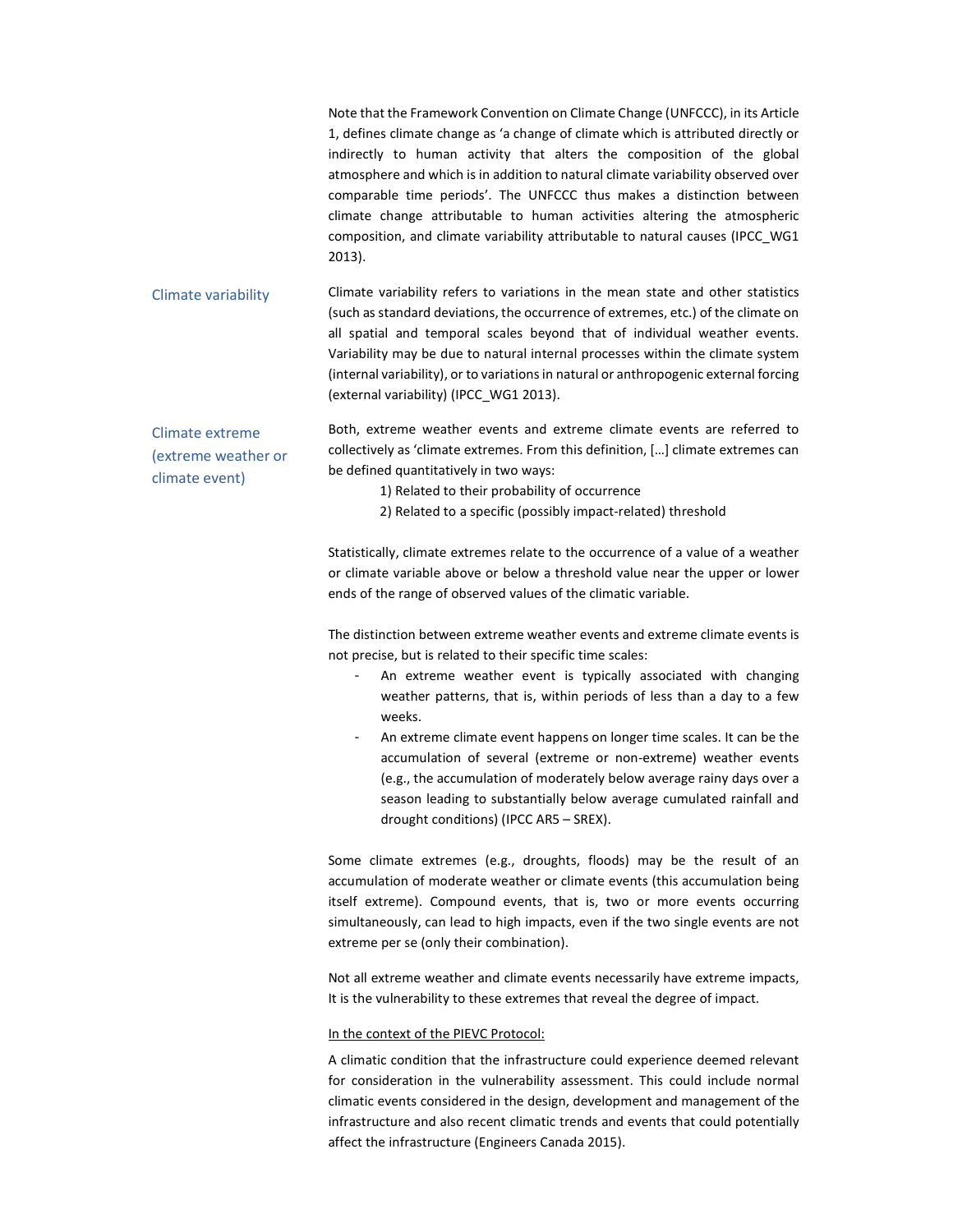### **Climate Services**

- GFCS Global Framework for Climate Services: GFCS provides a worldwide mechanism for coordinated actions to enhance the quality, quantity and application of climate services. The framework provides guidance for action at national and sub-national scales.
- Climate Service Transformation of climate-related data together with other relevant information — into customized products such as projections, forecasts, information, trends, economic analysis, assessments (including technology assessment), counselling on best practices, development and evaluation of solutions and any other service in relation to climate that may be of use for the society at large. As such, these services include data, information and knowledge that support adaptation, mitigation and disaster risk management (DRM) (EU 2015).

The Global Framework of Climate Services (GFCS) envisages five components for an effective provision of climate information: (1) Observations and monitoring, (2) Research, modelling and prediction, (3) Climate Service Information System, (4) User interface platform and (5) Capacity development (WMO 2014).

Dimensions and criteria for successful climate information provision: (1) technical dimension: provision of high quality data (credibility); (2) service dimension: provision of contextualized information and dissemination/ access of products (salience) and (3) institutional dimension: cooperation and trusted interaction of climate service providers to enable flow of data and its legitimacy.

User-Interface Platform The User Interface Platform (UIP) provides a structured means for users, researchers and climate service providers to interact at the global, regional and national levels to ensure that user needs for climate services are met. The objective of the UIP is to promote effective decision-making in view of climate considerations. The need to make climate-related decisions will be the driver for providers and users to develop more useful climate information. All countries share that need and have a place in the GFCS. The UIP will strive to include all providers and users of climate services.

> A UIP can be defined further as a managed methodology, or a collection of methods, means, approaches, and processes of systematic and mutually beneficial collaboration. It enables interactions that help define user needs and provider capabilities, tries to reconcile the needs with those capabilities, and eventually promotes effective decisions based on climate information (WMO 2014)

> Yet, mechanisms that structures the operation of a UIP at national and subnational levels are lacking.

- Climate product A derived synthesis of climate data. A product combines climate data with climate knowledge to add value (WMO 2014).
- Climate Service Product There is no official definition of 'climate service product'. However, referring to the definition of 'climate service' a discrimination of 'climate product' and 'climate service product' should be done including the 'service'-component of climate services.

Hence, a climate [service] product is a management tool for all climate data that allows access to useful climate information that is suited to particular needs of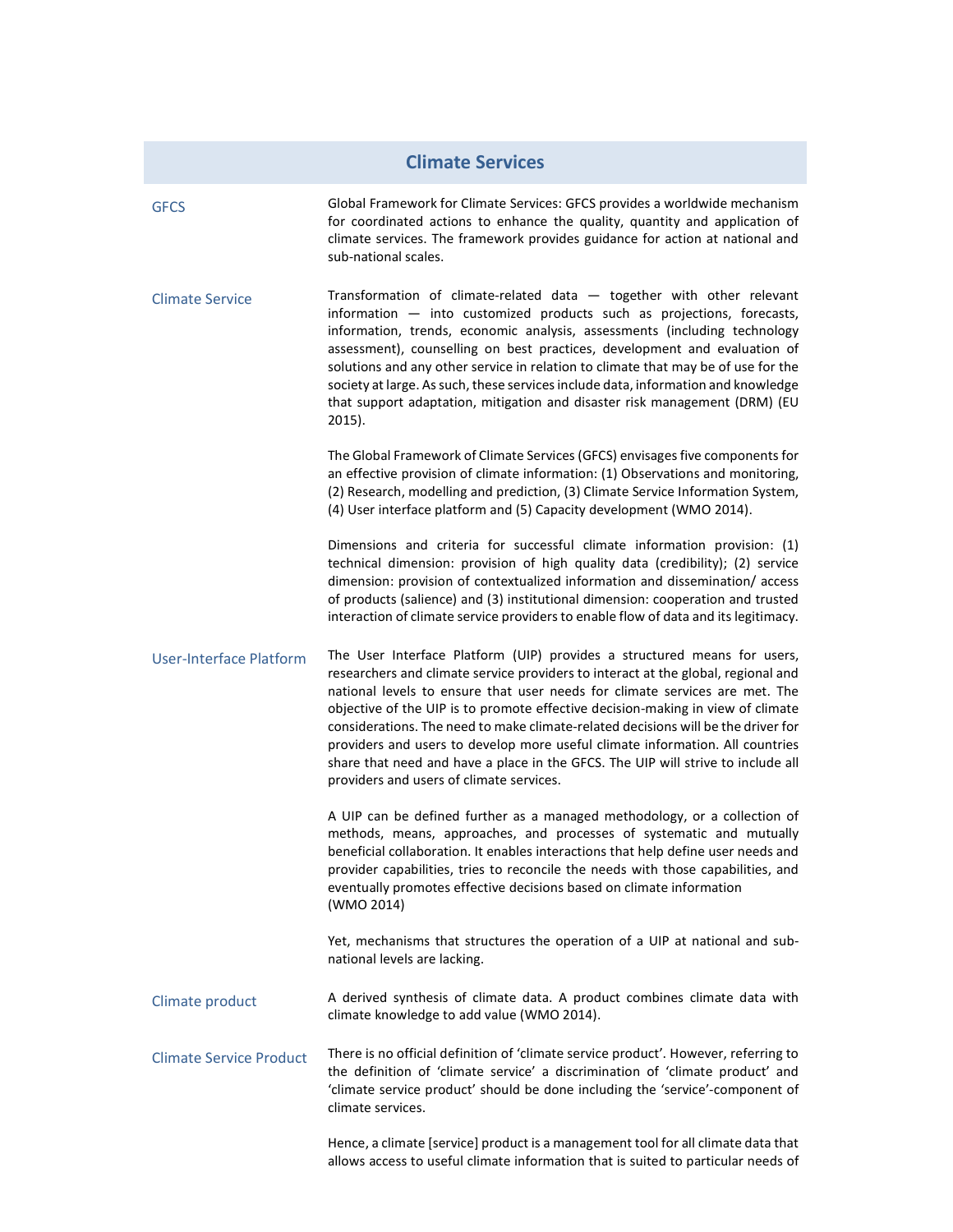|                     | the end-users as well as practical guidance on how they can use it. It<br>encompasses a range of activities that deal with generating and providing<br>information based on past, present and future climate and on its impacts on<br>natural and human systems (modified from WMO 2011). |
|---------------------|-------------------------------------------------------------------------------------------------------------------------------------------------------------------------------------------------------------------------------------------------------------------------------------------|
|                     | A Climate Service Product is often a multi-data product which includes climate<br>data but which is also undergone many value-adding processes. Thus, a CS<br>product is often a cooperate product of various stakeholder.                                                                |
| Climate Outlook     | A term referring to a scenario of climatic and economic and social conditions<br>over a coming season or two, usually developed by consensus among a group of<br>experts and mainly used in the context of Regional Climate Outlook Forums<br>(WMO 2011).                                 |
| Climate information | Climate data, climate products and/or climate knowledge (WMO 2014).                                                                                                                                                                                                                       |

| Climate data, climate parameters and their characterization |                                                                                                                                                                                                                                                                                                                                                                                                                                                                                                                                |  |
|-------------------------------------------------------------|--------------------------------------------------------------------------------------------------------------------------------------------------------------------------------------------------------------------------------------------------------------------------------------------------------------------------------------------------------------------------------------------------------------------------------------------------------------------------------------------------------------------------------|--|
| Climate data                                                | Historical and real-time climate observations along with direct model outputs<br>covering historical and future periods. Information about how these<br>observations and model outputs were generated ("metadata") should<br>accompany all climate data (WMO 2014).                                                                                                                                                                                                                                                            |  |
| Metadata                                                    | Information about meteorological and climatological data concerning how and<br>when they were measured, their quality, known problems and other<br>characteristics (IPCC_WG1 2013).                                                                                                                                                                                                                                                                                                                                            |  |
| Observation                                                 | Observation, or observed data, refers to any information that has been directly<br>measured. In climatology, this means measurements of climate variables such<br>as temperature and precipitation (WMO 2011).                                                                                                                                                                                                                                                                                                                 |  |
| Variable                                                    | The name given to measurements such as temperature, precipitation, etc.<br>(climate variables), sea level rise, salinity, etc. (marine variables) and cooling<br>degree-days, days of air frost, etc. (derived variables) (WMO 2011).                                                                                                                                                                                                                                                                                          |  |
| Climate parameter<br>(PIEVC)                                | A specific set of weather conditions or climate trends deemed to be relevant to<br>the infrastructure under consideration. The parameter may be a single variable,<br>such as mean monthly temperature, or a combination of variables, such as low<br>temperature combined with rainfall. Within the context of a vulnerability<br>assessment, climate parameter selection is tailored to the specific design,<br>operational and maintenance characteristics of the infrastructure being<br>assessed (Engineers Canada 2015). |  |
| <b>Essential Climate</b><br>Variable (ECV)                  | An ECV is a physical, chemical or biological variable or a group of linked variables<br>that critically contributes to the characterization of Earth's climate. ECV datasets<br>provide the empirical evidence needed to understand and predict the evolution<br>of climate, to guide mitigation and adaptation measures, to assess risks and<br>enable attribution of climate events to underlying causes, and to underpin<br>climate services. They are required to support the work of the UNFCCC and the<br>IPCC. (WMO)    |  |
| <b>Climate threshold</b>                                    | The point at which external forcing of the climate system, such as the increasing<br>atmospheric concentration of greenhouse gases, triggers a significant climatic                                                                                                                                                                                                                                                                                                                                                            |  |

or environmental event which is considered unalterable, or recoverable only on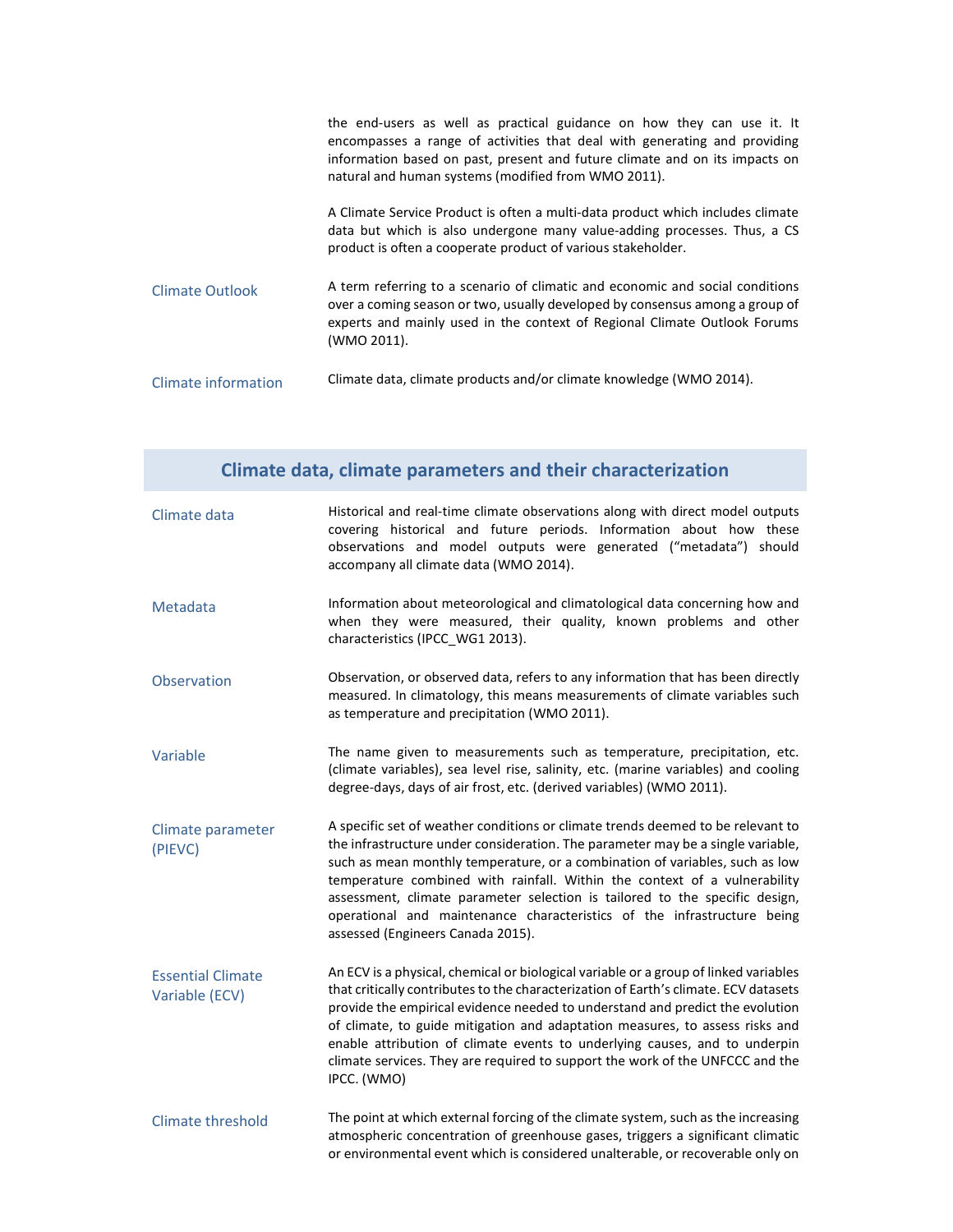|                                                 | very long time-scales, such as widespread bleaching of corals or a collapse of<br>oceanic circulation systems (IPCC_WG1 2014).                                                                                                                                                                                                                                                                                                                                                                                                                                                                                                                                                                                                    |
|-------------------------------------------------|-----------------------------------------------------------------------------------------------------------------------------------------------------------------------------------------------------------------------------------------------------------------------------------------------------------------------------------------------------------------------------------------------------------------------------------------------------------------------------------------------------------------------------------------------------------------------------------------------------------------------------------------------------------------------------------------------------------------------------------|
| <b>Extreme value</b><br>distribution            | A particular family of probability density functions used to describe the<br>probabilities of extreme values, such as annual maximum (or minimum) daily<br>temperature (UKCIP, 2003)                                                                                                                                                                                                                                                                                                                                                                                                                                                                                                                                              |
| Probability                                     | Probability is used to describe the chance or relative frequency of occurrence of<br>particular types of event, or sequences or combinations of such events. These<br>events may be discrete or described by a continuous variable. An example of a<br>discrete event is the probability that a particular location experiences flooding<br>on one or more occasions during any year. The maximum depth of flooding<br>experienced during each such event is an example of a continuous variable,<br>which can take a range of values with different probabilities. The nature of the<br>probability may be determined by reference to an underlying theory, or be<br>described based upon supporting observations (UKCIP, 2003). |
|                                                 | In the context of the PIEVC Protocol:<br>In the PIEVC risk assessment, probability is the likelihood of a climate event<br>occurring (Engineers Canada 2015).                                                                                                                                                                                                                                                                                                                                                                                                                                                                                                                                                                     |
| Joint probability                               | The probability of specific values of one or more variables occurring<br>simultaneously (or sequentially) to affect a particular consequence. For<br>example, high water levels in estuaries can depend on the likelihood of<br>particular river flows, tidal heights, and offshore cyclonic conditions. In order to<br>estimate the likelihood of high water levels, the joint probability of these events<br>will need to be considered (UKCIP, 2003)                                                                                                                                                                                                                                                                           |
| Probability density<br>function or distribution | A function that describes the probability that a variable will take a particular<br>value across the entire range of possible values. For example daily rainfall,<br>annual mean temperature, household flood damage loss (UKCIP, 2003).                                                                                                                                                                                                                                                                                                                                                                                                                                                                                          |
| Probability score factor<br>(PIEVC)             | A factor based on an arbitrary score (0 to 7) used to define the probability of a<br>weather event or climate trend impacting a particular infrastructure component<br>(Engineers Canada 2015).                                                                                                                                                                                                                                                                                                                                                                                                                                                                                                                                   |
| Percentile                                      | A percentile is a value on a scale of one hundred that indicates the percentage<br>of the data set values that is equal to or below it. The percentile is often used to<br>estimate the extremes of a distribution. For example, the 90th (10th) percentile<br>may be used to refer to the threshold for the upper (lower) extremes<br>(IPCC_WG1 2013).                                                                                                                                                                                                                                                                                                                                                                           |
| Return period                                   | The expected mean time between occurrences that equal or exceed a particular<br>defined, usually extreme or unusual event. Often used to express the frequency<br>of occurrence of the event (= 1/return period). Estimates of return periods are<br>subject to uncertainty, such that consecutive events may occur at intervals<br>greater or smaller than the average return period (UKCIP, 2003)                                                                                                                                                                                                                                                                                                                               |
|                                                 | <b>Climate Modelling, Simulations and Projections</b>                                                                                                                                                                                                                                                                                                                                                                                                                                                                                                                                                                                                                                                                             |
| Predictability                                  | The extent to which future states of a system may be predicted based on                                                                                                                                                                                                                                                                                                                                                                                                                                                                                                                                                                                                                                                           |

knowledge of current and past states of the system. Since knowledge of the climate system's past and current states is generally imperfect, as are the models that utilize this knowledge to produce a climate prediction, and since the climate system is inherently nonlinear and chaotic, predictability of the climate system is inherently limited. Even with arbitrarily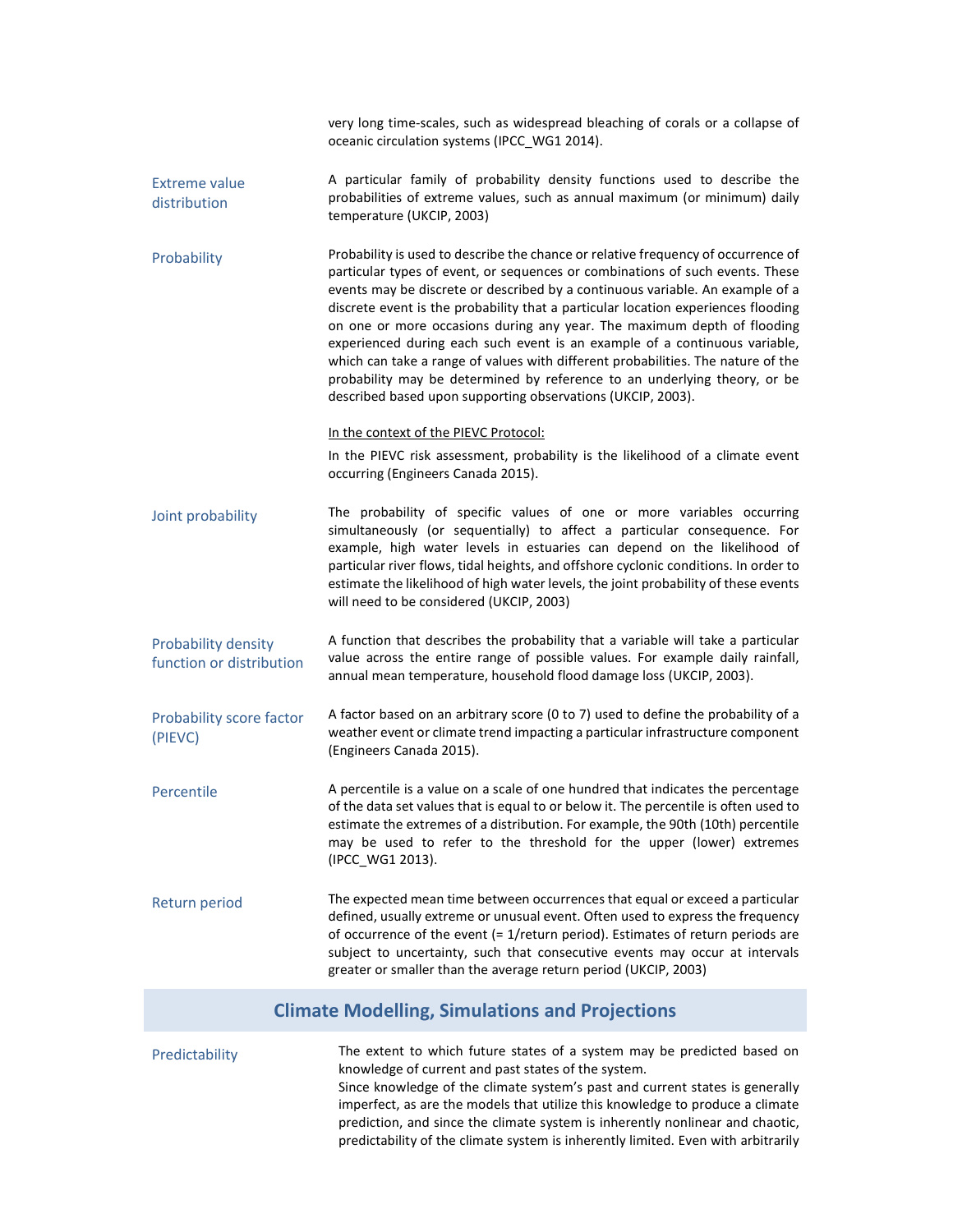accurate models and observations, there may still be limits to the predictability of such a nonlinear system (IPCC\_WG1 2013).

### In the context of the PIEVC Protocol:

An estimate of future climate quantities (means, statistics) over a defined time horizon.

This is in some ways similar to a weather forecast in that the skill depends the ability to initialize the climate model with observations, but the difference is that a large portion of the skill arises from initializing the ocean component of the prediction model. The result is typically known as a seasonal forecast and provides a prediction of conditions above or below some "normal" value (Engineers Canada 2015).

| Climate model<br>(spectrum or hierarchy) | A climate model is the numerical representation of the climate system based<br>on the physical, chemical and biological properties of its components, their<br>interactions and feedback processes, and accounting for all or some of its<br>known properties. The climate system can be represented by models of<br>varying complexity. Complexity will be increased by considering different<br>physical, chemical or biological processes at various spatial scales: i.e. simple<br>models only consider atmospheric processes most relevant for global<br>circulation. Very complex models consider interactions between atmosphere,<br>ocean and terrestrial systems (coupled models) or processes which only can<br>be resolved at higher spatial resolutions (Regional Climate Models or<br>empirical parametrizations). Coupled Atmosphere-Ocean General Circulation<br>Models (AOGCMs) provide a representation of the climate system that is near<br>the most comprehensive end of the spectrum currently available. There is an<br>evolution towards more complex models with interactive chemistry and<br>biology. Climate models are applied as a research tool to study and simulate<br>the climate, and for operational purposes, including monthly, seasonal and |
|------------------------------------------|----------------------------------------------------------------------------------------------------------------------------------------------------------------------------------------------------------------------------------------------------------------------------------------------------------------------------------------------------------------------------------------------------------------------------------------------------------------------------------------------------------------------------------------------------------------------------------------------------------------------------------------------------------------------------------------------------------------------------------------------------------------------------------------------------------------------------------------------------------------------------------------------------------------------------------------------------------------------------------------------------------------------------------------------------------------------------------------------------------------------------------------------------------------------------------------------------------------------------------------------------------------------------------|
|                                          | inter-annual climate predictions (IPCC WG1 2013).                                                                                                                                                                                                                                                                                                                                                                                                                                                                                                                                                                                                                                                                                                                                                                                                                                                                                                                                                                                                                                                                                                                                                                                                                                |

- Parametrization within climate models In climate models, this term refers to the technique of representing processes that cannot be explicitly resolved at the spatial or temporal resolution of the model (sub-grid scale processes) by relationships between model-resolved larger-scale flow and the area- or time-averaged effect of such sub-grid scale processes (IPCC\_WG1 2013).
- Global circulation model (global climate model) Complex computer programs commonly used to simulate the atmosphere or ocean of the earth and project climate trends on a global scale. The mathematical models are based on general circulation of the planetary atmosphere and apply thermodynamics to calculate radiation and latent heat in order to establish a global mass and energy balance (Engineers Canada 2015).
- Regional climate model A regional climate model is a climate model of higher resolution than a global climate model. It can be nested within a global model to provide more detailed simulations for a particular location (WMO 2011).
- Climate projection A projection of the response of the climate system to emission or concentration scenarios of greenhouse gases and aerosols, or radiative forcing scenarios, often based upon simulations by climate models. Climate projections are distinguished from climate predictions in order to emphasize that climate projections depend upon the emission/concentration/radiative forcing scenario used, which are based on assumptions concerning, for example, future socioeconomic and technological developments that may or may not be realized and are therefore subject to substantial uncertainty (IPCC\_WG1 2013).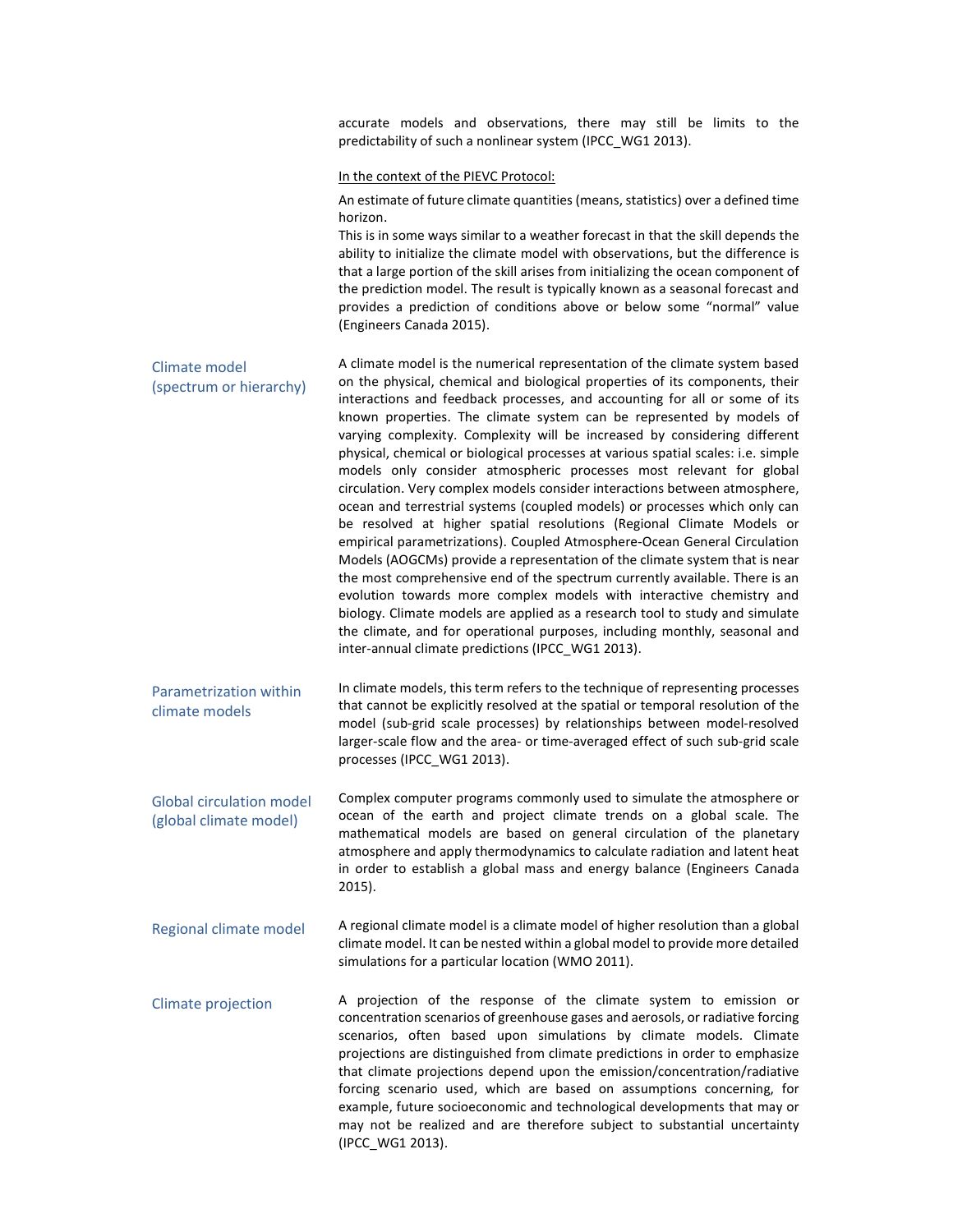| Downscaling                             | The two approaches, dynamical and statistical downscaling are not quite<br>interchangeable alternatives, and there are many technical aspects to<br>consider if one need to choose one of them. Here are some main<br>characteristics listed.                                                                                                                                                                                                                                                                                                                                                                                                                    |
|-----------------------------------------|------------------------------------------------------------------------------------------------------------------------------------------------------------------------------------------------------------------------------------------------------------------------------------------------------------------------------------------------------------------------------------------------------------------------------------------------------------------------------------------------------------------------------------------------------------------------------------------------------------------------------------------------------------------|
|                                         | Main advantages of dynamical downscaling (RCMs):<br>Individual variables are physically consistent in time and space, and<br>the different variables are internally consistent. The same<br>fundamental physical principles are used in both an RCM and a GCM.<br>An RCM provides for large region a wealth of output data at high<br>$\blacksquare$<br>resolution compared to what can be obtained from a GCM.<br>No specific calibration data is required.<br>$\blacksquare$                                                                                                                                                                                   |
|                                         | Main disadvantages of dynamical downscaling (RCMs):<br>RCMs are very complex and requires substantial computational<br>resources, often at same level as required for GCM simulations<br>(however, large datasets covering many regions are made freely                                                                                                                                                                                                                                                                                                                                                                                                          |
|                                         | available by modelling institutes).<br>Near the boundary of the RCM domain artefacts and spurious effects<br>occur.<br>While removing much of the GCM bias that is related to the coarse<br>resolution, an RCM also adds its own biases to the output data.                                                                                                                                                                                                                                                                                                                                                                                                      |
|                                         | Main advantages of empirical statistical downscaling(ESD):<br>The methods are computationally inexpensive.<br>Many different statistical methods are available, allowing for<br>$\overline{\phantom{a}}$<br>substantial flexibility.<br>ESD typically includes bias correction as an integral part of the<br>process.                                                                                                                                                                                                                                                                                                                                            |
|                                         | Main disadvantages of empirical statistical downscaling (ESD):<br>A calibration dataset, typically a long meteorological record of high<br>quality is required. Any quality problems in the calibration data will<br>be transferred to the downscaled GCM/RCM data.<br>The higher the requirements regarding spatial and temporal<br>$\blacksquare$<br>consistency, or inter-variable consistency are, the more complex and<br>computationally demanding the statistical procedures become.<br>approach requires/assumes stationary<br>The ESD<br>statistical<br>relationship, the relationship must remain constant under climate<br>change (climate4impact.eu) |
| <b>Climate forecast</b><br>(prediction) | A climate forecast (prediction) is a probabilistic statement about future<br>climate conditions on timescales ranging from seasons to decades. It is based<br>on conditions that are known at present and assumptions about the physical<br>processes that will determine future changes (WMO 2016).                                                                                                                                                                                                                                                                                                                                                             |
|                                         | Deterministic forecast (prediction): Forecasts (predictions) of an<br>event of a specific magnitude at a specific time and place.<br>Probabilistic forecast (prediction): Forecasts (predictions) of an event<br>$\overline{\phantom{a}}$<br>of a specific magnitude at a specific time and place (WMO 2016).                                                                                                                                                                                                                                                                                                                                                    |
| <b>Climate baseline (PIEVC)</b>         | The condition against which changing climate is assessed. For most cases, this<br>will be the design conditions assumed for the particular infrastructure or<br>infrastructure component. In some cases, the baseline would be determined<br>as the current conditions that the infrastructure or infrastructure component                                                                                                                                                                                                                                                                                                                                       |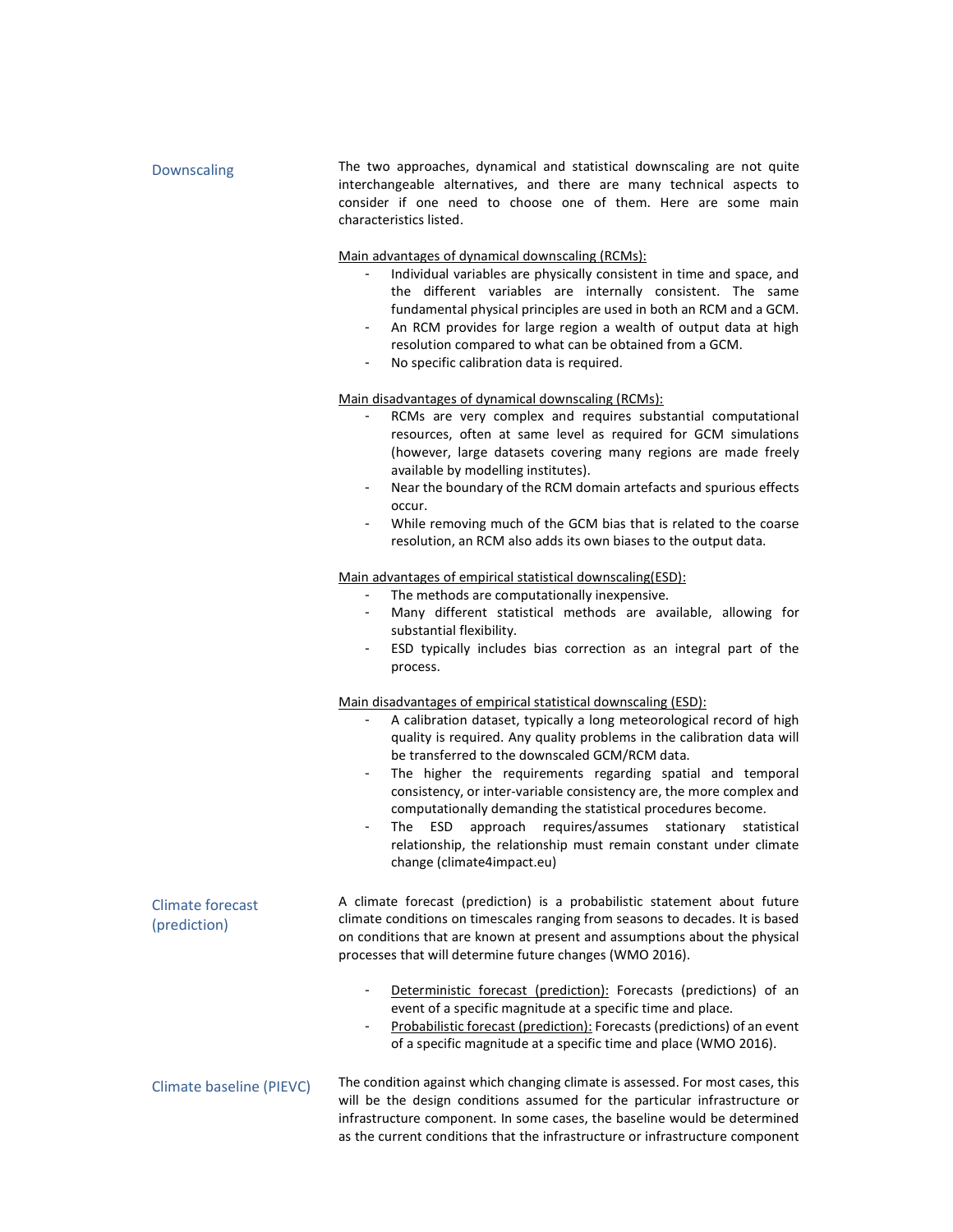is experiencing. Changing climate is then compared with these baseline conditions.

In climate research, a baseline climate refers to a chosen tri-decade from climate history. The most common choice has been 1961-1990. Most recently, researchers have been using 1971-2000 (Engineers Canada 2015).

Climate scenario A plausible and often simplified representation of the future climate, based on an internally consistent set of climatological relationships that has been constructed for explicit use in investigating the potential consequences of anthropogenic climate change, often serving as input to impact models. Climate projections often serve as the raw material for constructing climate scenarios, but climate scenarios usually require additional information such as about the observed current climate. A climate change scenario is the difference between a climate scenario and the current climate (IPCC\_WG1 2013).

Business-as-usual scenario (PIEVC) A pathway forward that encompasses actions that have already been determined through previous planning, or that are a normal part of the organization's practices. Vulnerabilities identified in Step 5 of the Protocol may not be addressed (Engineers Canada 2015).

Re-analysis Re-analyses are atmospheric and oceanic analyses of temperature, wind, current, and other meteorological and oceanographic quantities, created by processing past meteorological and oceanographic data using fixed state-ofthe-art weather forecasting models and data assimilation techniques. Using fixed data assimilation avoids effects from the changing analysis system that occurs in operational analyses. Although continuity is improved, global reanalyses still suffer from changing coverage and biases in the observing systems (IPCC\_WG1 2013).

Uncertainty in climate modeling Uncertainty refers to a state of having limited knowledge. Uncertainty can result from lack of information or from disagreement over what is known or even knowable. Uncertainty may arise from many sources, such as quantifiable errors in data, or uncertain projections of human behavior. Uncertainty can be represented by quantitative measures or by qualitative statements. Uncertainty in climate change projections is a major problem for those planning to adapt to a changing climate. Uncertainty in projections of future climate change arises from three principal causes: natural climate variability; modelling uncertainty, referring to an incomplete understanding of Earth system processes and their imperfect representation in climate models; and uncertainty in future emissions (WMO 2011).

Ensemble A set of simulations (each one an ensemble member) made by either adjusting parameters within plausible limits in the model, or starting the model from different initial conditions. While many parameters are constrained by observations, some are subject to considerable uncertainty. The best way to investigate this uncertainty is to run an ensemble experiment in which each relevant parameter combination is investigated. This is known as a perturbed physics ensemble (WMO 2011).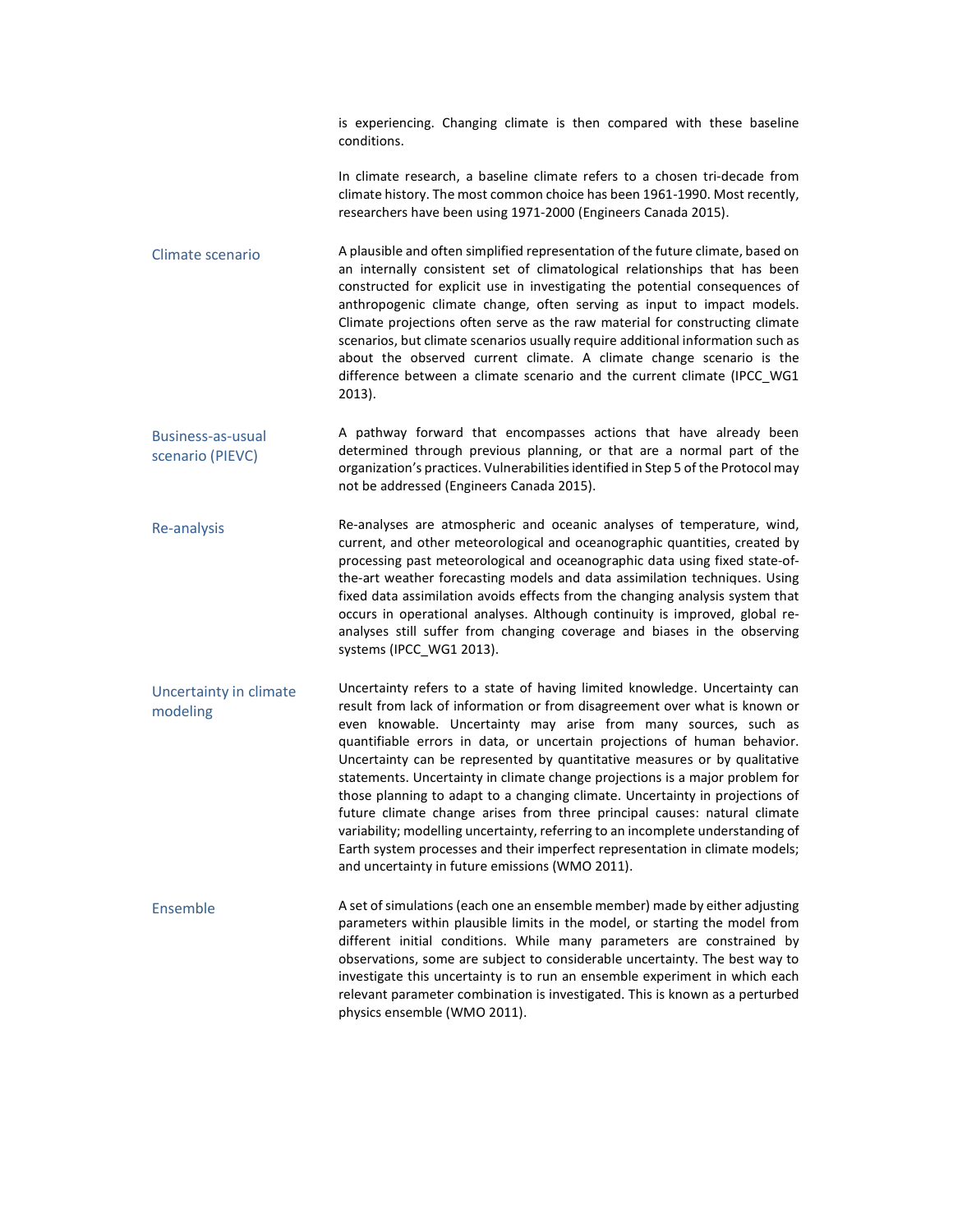# **System of Interest characterization (Infrastructure)**

| System of concern /<br>interest     | The social, economic and physical domain within which risks arise, produce<br>consequences, and in which risks are managed. An understanding of the way in<br>which a system may behave is an essential aspect of understanding and<br>managing risk. In particular, it is important to identify mechanisms and<br>thresholds by which the system may fail when loaded, and the processes that<br>provide opportunities for risk management decisions (UKCIP, 2003).           |
|-------------------------------------|--------------------------------------------------------------------------------------------------------------------------------------------------------------------------------------------------------------------------------------------------------------------------------------------------------------------------------------------------------------------------------------------------------------------------------------------------------------------------------|
| <b>Public infrastructure</b>        | Public infrastructure is defined as those facilities, networks and assets operated<br>for the collective public benefit including the health, safety, cultural or economic<br>well-being of the citizens, whether operated by government and/or non-<br>government agencies (Engineers Canada 2015).                                                                                                                                                                           |
|                                     | The basic equipment, utilities, productive enterprises, installations and services<br>essential for the development, operation and growth of an organization, city or<br>nation (IPCC_WG2 2014).                                                                                                                                                                                                                                                                               |
| Infrastructure owner                | The corporate or government agency that has jurisdictional control over the<br>infrastructure.                                                                                                                                                                                                                                                                                                                                                                                 |
|                                     | In a risk assessment, a project manager normally acts as an agent of the<br>infrastructure owner. However, the project manager may defer strategic or policy<br>matters to key managers within the owner organization. Depending on the owner<br>organization, these decisions may be referred to senior management staff or the<br>political level of some municipal organizations (Engineers Canada 2015).                                                                   |
| Infrastructure<br>component         | One of a number of physical features, processes, procedures and/or human<br>resources that comprise the infrastructure (Engineers Canada 2015).                                                                                                                                                                                                                                                                                                                                |
| Design life                         | The period of time during which the infrastructure is expected to operate within<br>the design parameters. Notionally, the length of time between commissioning and<br>the onset of wear-out. Typically, design life is a shorter duration than the period<br>between commissioning and the anticipated time of actual failure. In some cases,<br>design life is stated in terms of the economic return period of an engineering<br>project (PIEVC Engineering Protocol 2106). |
| Useful service life                 | The time between commissioning an infrastructure, or infrastructure component,<br>and mandatory refurbishment or replacement. Useful service life is normally<br>defined by the mean time between failures and is longer than the design life of<br>the infrastructure or infrastructure component (Engineers Canada 2015).                                                                                                                                                    |
| Capacity                            | The load that an infrastructure component is designed to accommodate<br>(Engineers Canada 2015).                                                                                                                                                                                                                                                                                                                                                                               |
| Existing capacity - $C_E$           | Existing capacity $C_E$ is the current capacity of the infrastructure (Engineers Canada<br>2015).                                                                                                                                                                                                                                                                                                                                                                              |
| Change in capacity - $C_{\Delta E}$ | The projected change (loss) in capacity arising from aging and normal wear and<br>tear of the infrastructure (Engineers Canada 2015).                                                                                                                                                                                                                                                                                                                                          |
| Capacity deficit - C <sub>D</sub>   | Capacity deficit C <sub>D</sub> is the amount of capacity that must be added to the<br>infrastructure component to address the vulnerability identified by this<br>procedure.                                                                                                                                                                                                                                                                                                  |
|                                     | $C_D = L_T - C_T$<br>$= L_{T} - (C_{E} + C_{\Delta E} + C_{A})$                                                                                                                                                                                                                                                                                                                                                                                                                |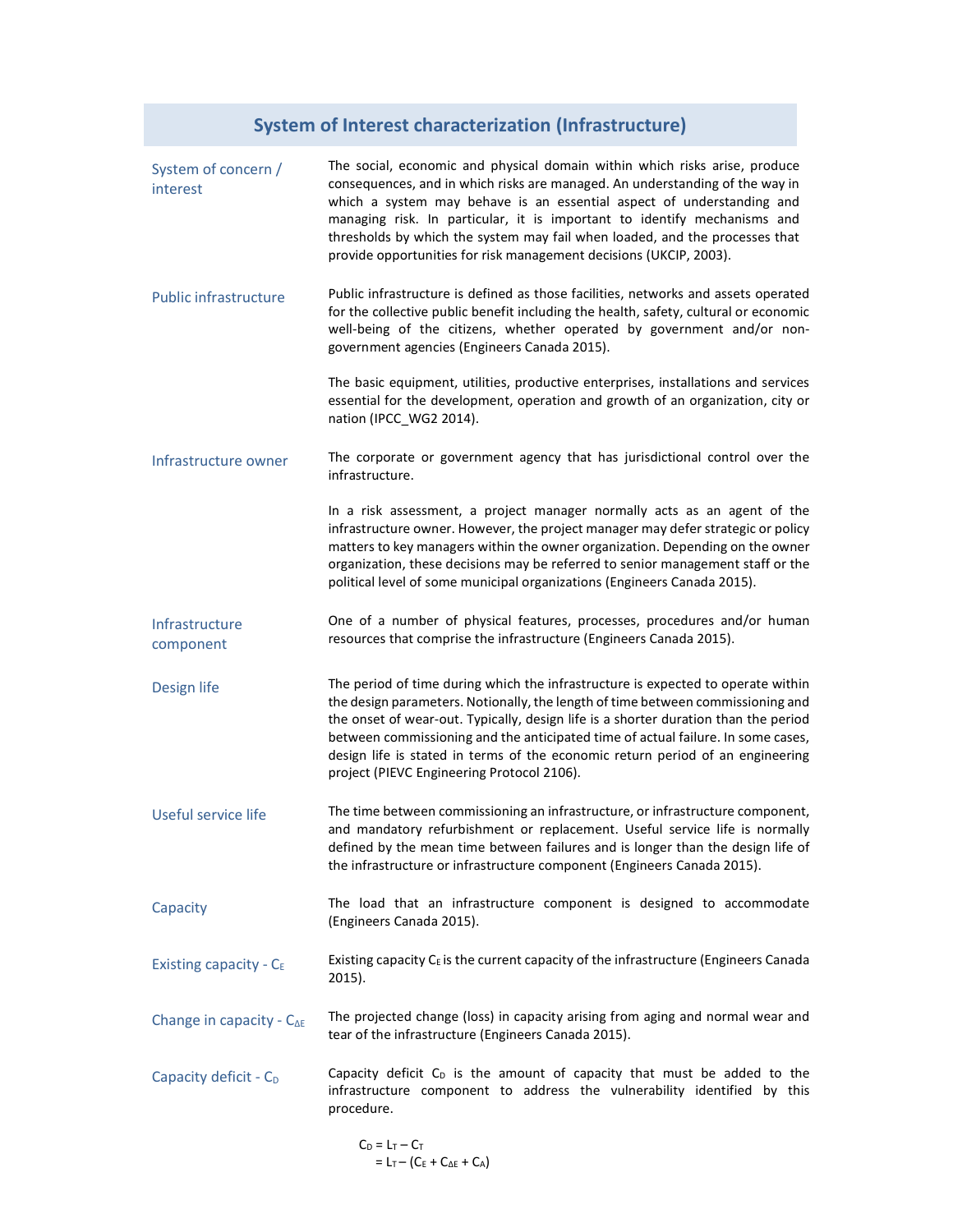|                          | where:<br>$C_D$ = Capacity deficit of the infrastructure component<br>$LT$ = Total load on the infrastructure component<br>$C_E$ = Existing capacity of the infrastructure component<br>$C_{\Delta E}$ = Change in capacity of the infrastructure component<br>$C_A$ = Additional capacity of the infrastructure component (Engineers Canada<br>2015).                                                                                                                                                                                                                                                                                                   |  |  |
|--------------------------|----------------------------------------------------------------------------------------------------------------------------------------------------------------------------------------------------------------------------------------------------------------------------------------------------------------------------------------------------------------------------------------------------------------------------------------------------------------------------------------------------------------------------------------------------------------------------------------------------------------------------------------------------------|--|--|
| Additional capacity - CA | Additional capacity $C_A$ is the incremental infrastructure capacity resulting from<br>anticipated maintenance, retrofit and refurbishment activities over the time<br>horizon of the evaluation (Engineers Canada 2015).                                                                                                                                                                                                                                                                                                                                                                                                                                |  |  |
| Total capacity - $C_T$   | Total capacity $C_T$ is the total anticipated capacity of the infrastructure over the<br>period of the evaluation.                                                                                                                                                                                                                                                                                                                                                                                                                                                                                                                                       |  |  |
|                          | $C_T = C_E + C_{\Delta E} + C_A$                                                                                                                                                                                                                                                                                                                                                                                                                                                                                                                                                                                                                         |  |  |
|                          | where:                                                                                                                                                                                                                                                                                                                                                                                                                                                                                                                                                                                                                                                   |  |  |
|                          | $C_T$ = Total capacity of the infrastructure component<br>$C_E$ = Existing capacity of the infrastructure component<br>$C_{\Delta E}$ = Change in capacity of the infrastructure component<br>$C_A$ = Additional capacity of the infrastructure component (Engineers Canada<br>2015).                                                                                                                                                                                                                                                                                                                                                                    |  |  |
| Exiting load -LE         | The current load on the infrastructure (Engineers Canada 2015).                                                                                                                                                                                                                                                                                                                                                                                                                                                                                                                                                                                          |  |  |
| Total load - $L_T$       | The total anticipated load on the infrastructure over the evaluation:                                                                                                                                                                                                                                                                                                                                                                                                                                                                                                                                                                                    |  |  |
| $L_T = L_E + L_C + L_O$  |                                                                                                                                                                                                                                                                                                                                                                                                                                                                                                                                                                                                                                                          |  |  |
|                          | where:                                                                                                                                                                                                                                                                                                                                                                                                                                                                                                                                                                                                                                                   |  |  |
|                          | $LT$ = Total load on the infrastructure component<br>$LE$ = Existing load on the infrastructure component<br>L <sub>C</sub> = Changing-climate load on the infrastructure component<br>$L_0$ = Other change loads on the infrastructure component (Engineers Canada<br>2015).                                                                                                                                                                                                                                                                                                                                                                            |  |  |
| <b>Building code</b>     | A set of ordinances or regulations and associated standards intended to regulate<br>aspects of the design, construction, materials, alteration and occupancy of<br>structures that are necessary to ensure human safety and welfare, including<br>resistance to collapse and damage (UNISDR 2009). Building codes can include both<br>technical and functional standards. They should incorporate the lessons of<br>international experience and should be tailored to national and local<br>circumstances. A systematic regime of enforcement is a critical supporting<br>requirement for the effective implementation of building codes (UNISDR 2009). |  |  |
|                          | <b>Impact &amp; risk</b>                                                                                                                                                                                                                                                                                                                                                                                                                                                                                                                                                                                                                                 |  |  |
| <b>Climate Disaster</b>  | A serious disruption of the functioning of a community or a society at any scale<br>due to climate extreme events interacting with conditions of exposure,<br>vulnerability and capacity, leading to one or more of the following: human,<br>material, economic and environmental losses and impacts (UNISDR 2009).<br>The effect of the climate disaster can be immediate and localized, but is often<br>widespread and could last for a long period. The effect may test or exceed the<br>capacity of a community or society to cope using its own resources, and<br>therefore may require assistance from external sources, which could include       |  |  |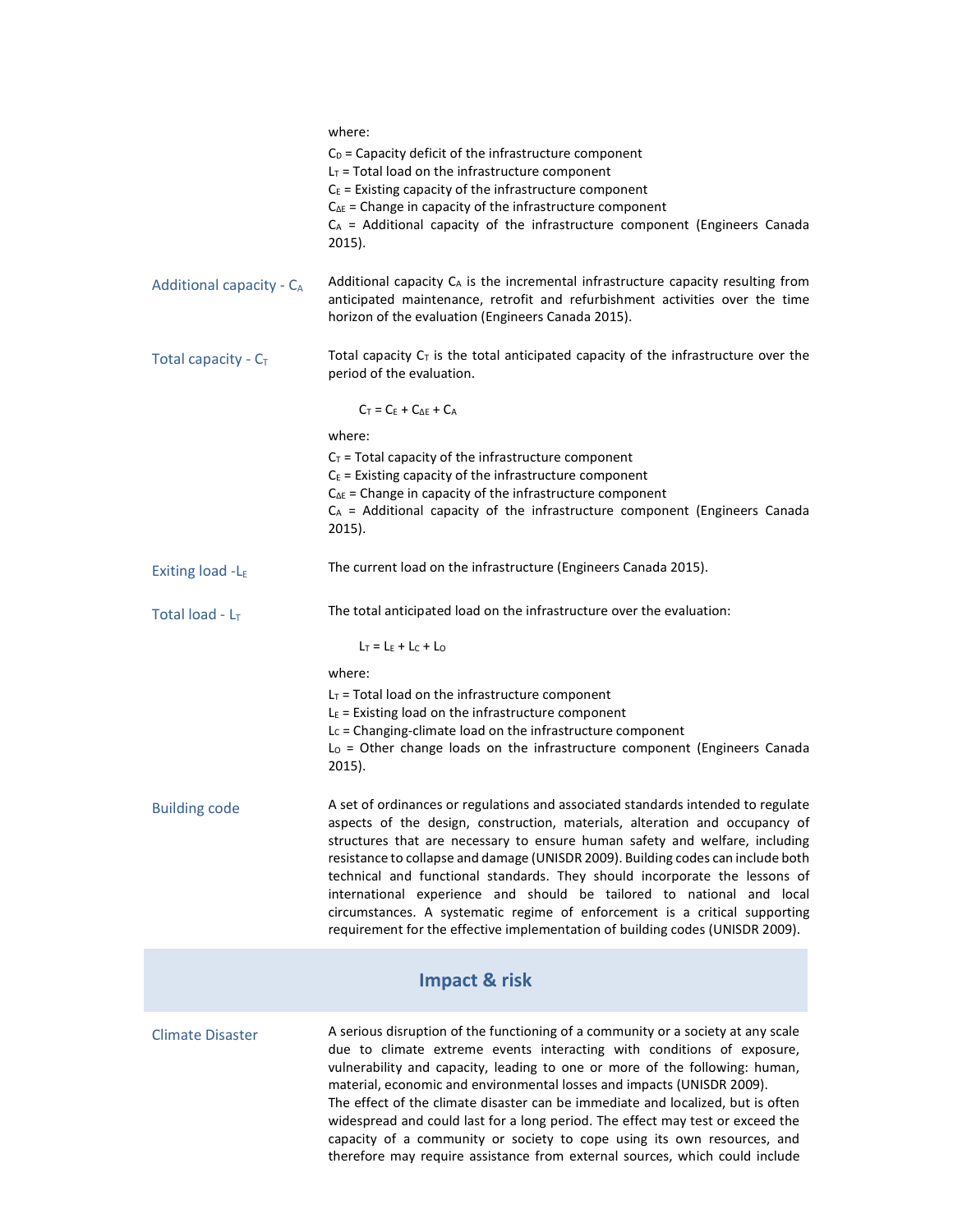|                             | neighboring jurisdictions, or those at the national or international levels<br>(UNISDR 2009).                                                                                                                                                                                                                                                                                                                                                                                                                  |  |
|-----------------------------|----------------------------------------------------------------------------------------------------------------------------------------------------------------------------------------------------------------------------------------------------------------------------------------------------------------------------------------------------------------------------------------------------------------------------------------------------------------------------------------------------------------|--|
| Climate (change)<br>Impacts | Impacts generally refer to effects on lives, livelihoods, health, ecosystems,<br>economies, societies, cultures, services, and infrastructure due to the<br>interaction of climate changes or hazardous climate events occurring within a<br>specific time period and the vulnerability of an exposed society or system. The<br>impacts of climate change on geophysical systems, including floods, droughts,<br>and sea level rise, are a subset of impacts called physical impacts (Zebisch et al.<br>2017). |  |
|                             | Depending on the consideration of adaptation, one can distinguish between<br>potential impacts and residual impacts.<br>Potential impacts: all impacts that may occur given a projected change                                                                                                                                                                                                                                                                                                                 |  |
|                             | in climate, without considering adaptation.<br>Residual impacts: the impacts of climate change that would occur after<br>$\blacksquare$<br>adaptation. See also aggregate impacts, market impacts, and non-<br>market impacts (IPCC_WG2 2014).                                                                                                                                                                                                                                                                 |  |
|                             | Referring to the statistical character of climate a discussion on the definition of<br>'climate impacts' is required: if climate is the statistics of weather, is climate<br>impact consequently the statistics of weather impacts?                                                                                                                                                                                                                                                                            |  |
|                             | In the context of climate services (contextualizing of climate information $-$<br>making CS useful for decision-makers) it makes sense to discriminate 'climate<br>impact types' to define and characterize scales of 'critical climate conditions'<br>(CCC):                                                                                                                                                                                                                                                  |  |
|                             | Systemic climate impact: The climate stimulus is buffered by an<br>interconnected system (e.g. catchments, ecosystems, dams, etc.). The<br>actual impact felt by the system of concern is the integrated climate<br>forcing over time (and space).                                                                                                                                                                                                                                                             |  |
|                             | Statistical climate impact: impact of a single event is sub-critical. A<br>critical magnitude-frequency relation for a specific time-period may<br>exceed the resilience threshold.                                                                                                                                                                                                                                                                                                                            |  |
|                             | Organizational climate impact: impact and coping occurs on scale of<br>weather events. Persistent CCC cause critical coping situation<br>(exhaustion of resources, etc.)                                                                                                                                                                                                                                                                                                                                       |  |
|                             | Decision-conditioned (pseudo) climate impact: temporal scale of the<br>critical climate conditions is significant smaller than the lead-time of a<br>related decision<br>(Funk et al. 2016)                                                                                                                                                                                                                                                                                                                    |  |
| Infrastructure response     | The generally anticipated effects arising from the climate and other change<br>parameters interacting with the infrastructure components (Engineers Canada<br>2015).                                                                                                                                                                                                                                                                                                                                           |  |
| Consequence                 | The result or effect caused by some event or action. Consequences may be<br>beneficial, neutral or detrimental. A detrimental consequence is often referred<br>to as an impact. May be expressed descriptively and/or semi-quantitatively<br>(high, medium, low) or quantitatively (monetary value, number of people<br>affected) (UKCIP, 2003).                                                                                                                                                               |  |
| <b>Cumulative effect</b>    | Climate-infrastructure interactions that increase in severity when they combine,<br>resulting in scenarios that are materially more severe than the events<br>themselves. For example, an individual snowfall or rainfall event may not be<br>significant. However, a snowfall immediately followed by a rainfall may result in<br>very serious infrastructure responses (Engineers Canada 2015).                                                                                                              |  |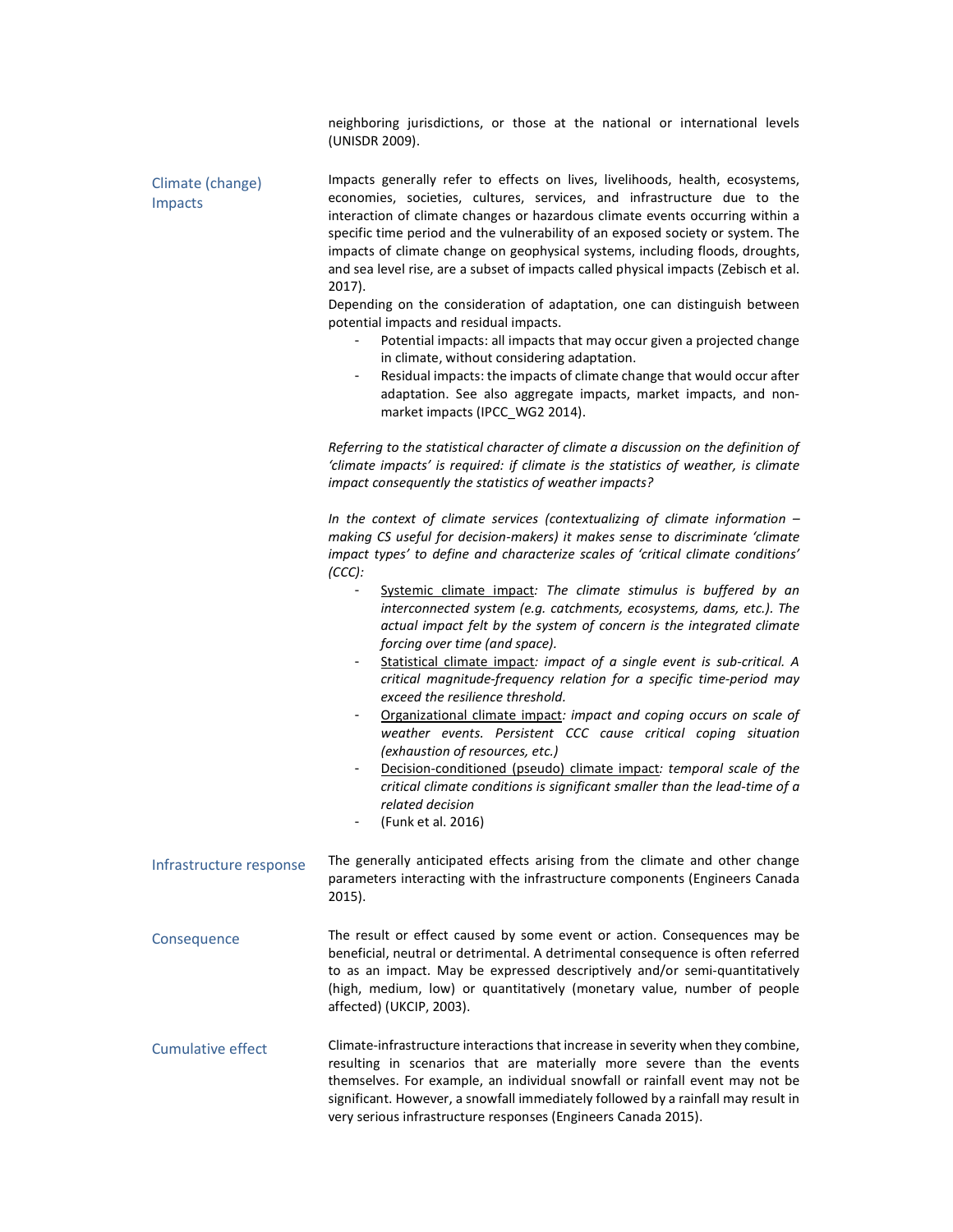| <b>Risk</b>                                              | Risk results from the interaction of vulnerability, exposure, and hazard $()$<br>(Zebisch et al. 2017) revealing a specific damage pattern in the cause of the<br>occurrence of a hazardous event. Understanding the risks and thresholds,<br>including uncertainties associated with climate, is one principle of good<br>adaptation (WMO 2011).                                                                                                                                                                                                                                                                                                                                                                                                                                                                                                                                                                 |  |  |
|----------------------------------------------------------|-------------------------------------------------------------------------------------------------------------------------------------------------------------------------------------------------------------------------------------------------------------------------------------------------------------------------------------------------------------------------------------------------------------------------------------------------------------------------------------------------------------------------------------------------------------------------------------------------------------------------------------------------------------------------------------------------------------------------------------------------------------------------------------------------------------------------------------------------------------------------------------------------------------------|--|--|
|                                                          | As risk elimination is not possible in the context of climate risks, residual risk is<br>the remaining unmanaged risk, even when effective disaster risk reduction has<br>been accomplished. Managing residual risk implies making provisions for<br>effective emergency services, preparedness, response and recovery, together<br>with socioeconomic policies such as safety nets and risk transfer mechanisms,<br>as part of a holistic approach of risk reduction (UNISDR 2009)                                                                                                                                                                                                                                                                                                                                                                                                                               |  |  |
|                                                          | The concept of climate risk was adopted from the field of Disaster Risk Reduction<br>(DRR). In DRR, the focus is on sudden hazardous events of a certain magnitude<br>and with the potential to have immediate consequences, e.g. a flood event with<br>impacts on humans or assets (such as death, injury or significant crop losses). In<br>addition to sudden hazardous events, however, climate risks also comprise a<br>broad range of trends steadily evolving over a longer timeframe. The adverse<br>consequences of these trends manifest themselves in slowly increasing pressure<br>on the environment and livelihoods rather than in immediate impacts. Examples<br>for such trends and their consequences include an increase in pests and diseases<br>in the agricultural sector due to a warmer and more humid climate or the loss<br>of arable land due to slowly increasing saltwater intrusion. |  |  |
| RISK in the context of<br>Infrastructure Risk<br>(PIEVC) | Risk is the possibility of injury, loss or negative environmental impact created by<br>a hazard. The significance of risk is a function of the probability of an unwanted<br>incident and the severity of its consequence.<br>In mathematical terms:                                                                                                                                                                                                                                                                                                                                                                                                                                                                                                                                                                                                                                                              |  |  |
|                                                          | $R = P \times S$                                                                                                                                                                                                                                                                                                                                                                                                                                                                                                                                                                                                                                                                                                                                                                                                                                                                                                  |  |  |
|                                                          | where:                                                                                                                                                                                                                                                                                                                                                                                                                                                                                                                                                                                                                                                                                                                                                                                                                                                                                                            |  |  |
|                                                          | $R = Risk$<br>$P =$ Probability of a negative event<br>S = Severity (Impact) of the event, given that it has happened (Engineers Canada<br>2015).                                                                                                                                                                                                                                                                                                                                                                                                                                                                                                                                                                                                                                                                                                                                                                 |  |  |
| Peripheral Risk (PIEVC)                                  | A peripheral risk may occur when local geographical features result in secondary<br>events following a climate incident. For example, a minor culvert failure<br>resulting from a rainfall event could result in loss of slope stability leading to a<br>mudslide. The practitioner, i.e. the individual or team executing the Protocol,<br>may judge the culvert failure to be a low risk but the contribution to the<br>secondary event may be quite significant. Practitioners are encouraged to<br>consider the sequence of events arising from projected failures as one element<br>of the risk assessment (Engineers Canada 2015).                                                                                                                                                                                                                                                                          |  |  |
| Special case risk (PIEVC)                                | AS defined by the owner's risk tolerance thresholds, very low risk scores that are<br>nonetheless of particular concern. Typically these represent cases with:<br>very low probability and very high severity; or                                                                                                                                                                                                                                                                                                                                                                                                                                                                                                                                                                                                                                                                                                 |  |  |
|                                                          | very low severity and very high probability                                                                                                                                                                                                                                                                                                                                                                                                                                                                                                                                                                                                                                                                                                                                                                                                                                                                       |  |  |
|                                                          | (Engineers Canada 2015).                                                                                                                                                                                                                                                                                                                                                                                                                                                                                                                                                                                                                                                                                                                                                                                                                                                                                          |  |  |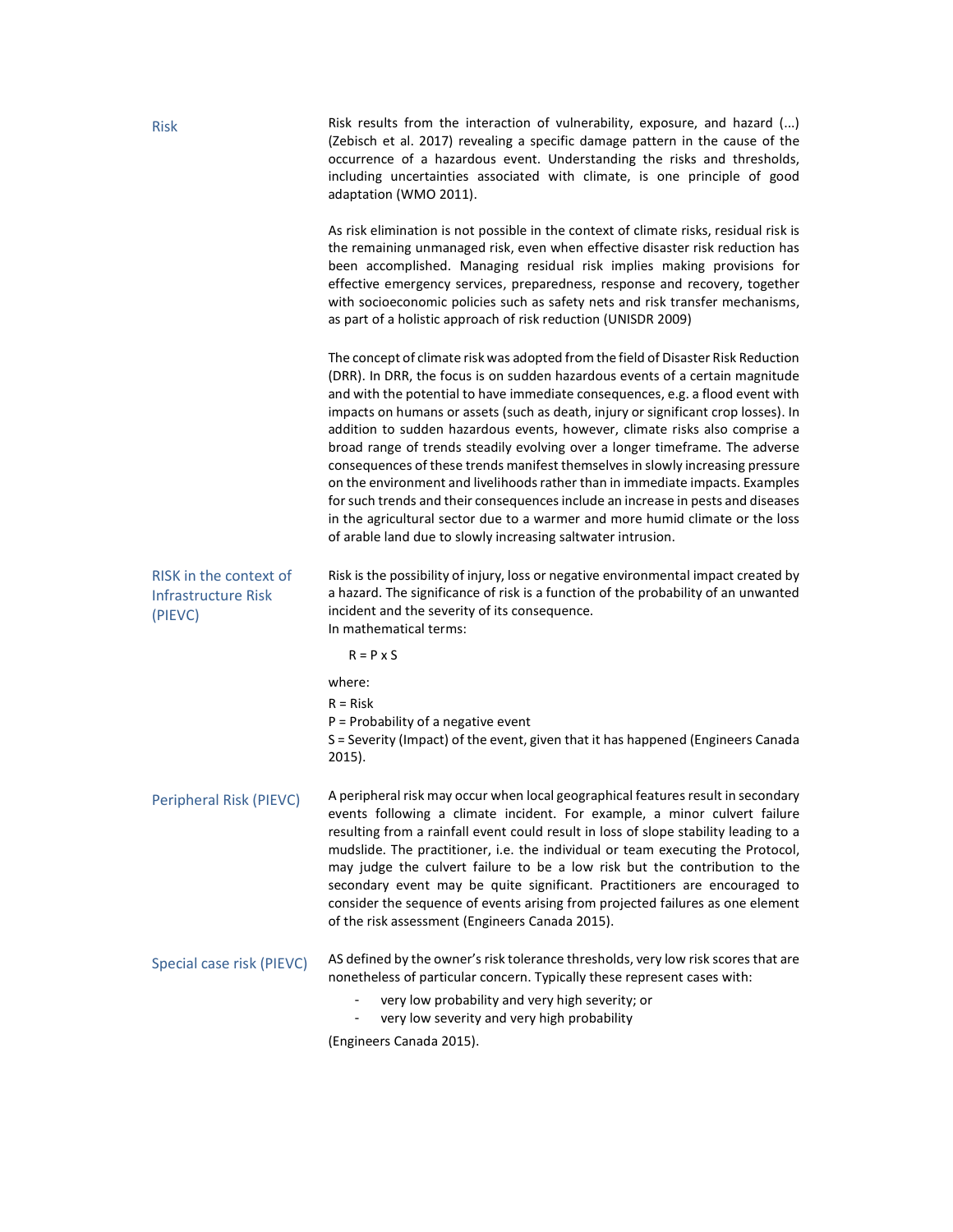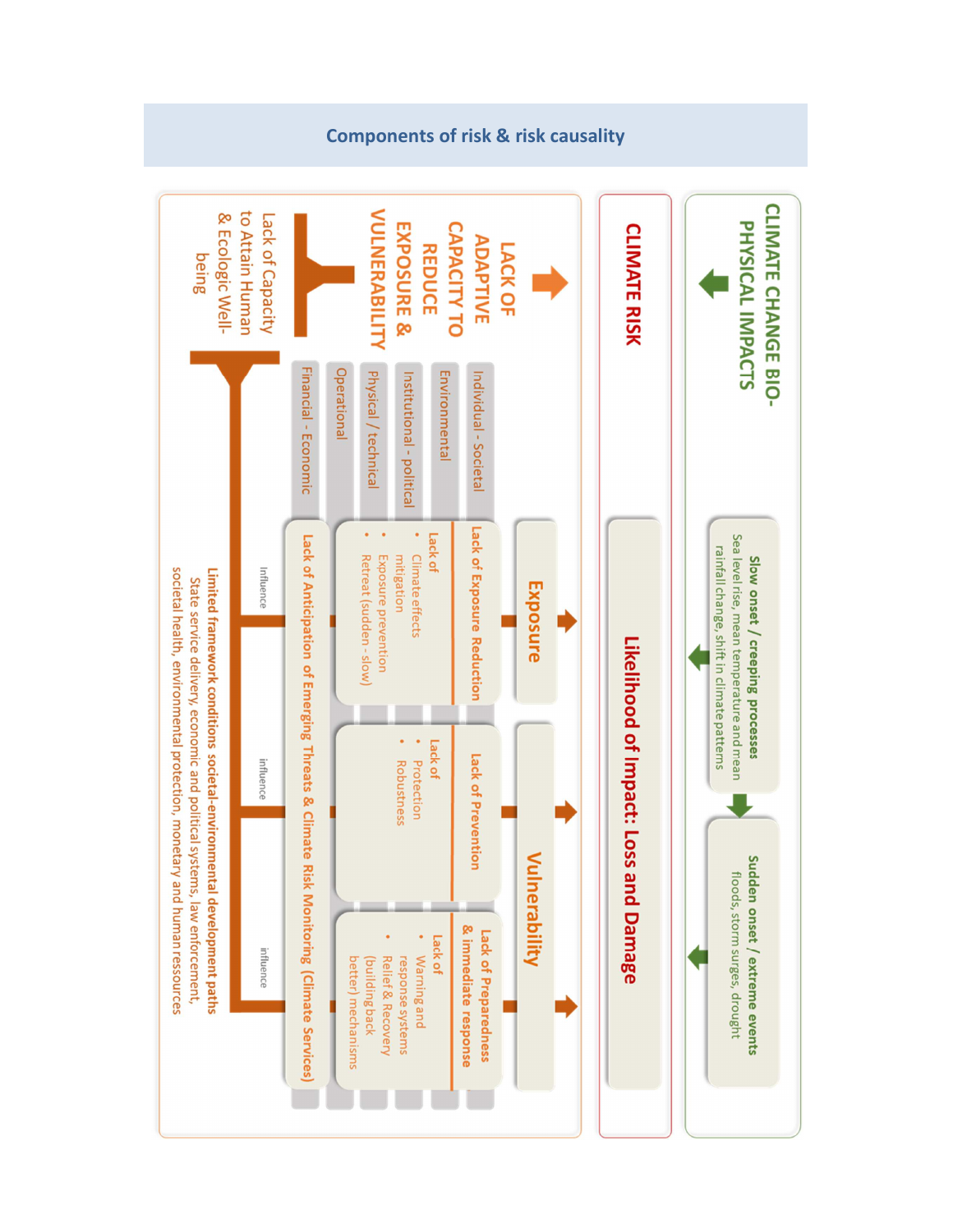| Hazard                                         | 'A dangerous phenomenon, substance, human activity or condition that may cause<br>loss of life, injury or other health impacts, property damage, loss of livelihoods and<br>services, social and economic disruption, or environmental damage' (WMO, 2011).<br>In [the IPCC] report, the term hazard usually refers to climate-related physical<br>events or trends or their physical impacts (Zebisch et al. 2017).                                                                                                                                                                                                                                                                                                                                                                                                                                                                                                                                                                                                                                                                   |  |  |  |
|------------------------------------------------|----------------------------------------------------------------------------------------------------------------------------------------------------------------------------------------------------------------------------------------------------------------------------------------------------------------------------------------------------------------------------------------------------------------------------------------------------------------------------------------------------------------------------------------------------------------------------------------------------------------------------------------------------------------------------------------------------------------------------------------------------------------------------------------------------------------------------------------------------------------------------------------------------------------------------------------------------------------------------------------------------------------------------------------------------------------------------------------|--|--|--|
| Hazardous event                                | The manifestation of a hazard in a particular place during a particular period of<br>time (UNISDR 2009). Severe hazardous events can lead to a disaster because of<br>the combination of hazard occurrence and other risk factors (UNISDR 2009).                                                                                                                                                                                                                                                                                                                                                                                                                                                                                                                                                                                                                                                                                                                                                                                                                                       |  |  |  |
| <b>Exposure</b>                                | The presence of people, livelihoods, species or ecosystems, environmental<br>functions, services, and resources, infrastructure, or economic, social, or cultural<br>assets in places and settings that could be adversely affected (Zebisch et al.<br>$2017$ ).                                                                                                                                                                                                                                                                                                                                                                                                                                                                                                                                                                                                                                                                                                                                                                                                                       |  |  |  |
| Interaction                                    | The interface between weather events and/or climate trends and infrastructure<br>components. When an infrastructure component experiences a weather event<br>and/or climate trend it may respond. This interrelationship between the<br>infrastructure component and the weather event and/or climate trend may<br>cause an infrastructure response (Engineers Canada 2015).                                                                                                                                                                                                                                                                                                                                                                                                                                                                                                                                                                                                                                                                                                           |  |  |  |
| (Climate) Vulnerability                        | Vulnerability is the degree to which a system is susceptible to, and unable to<br>cope with, adverse effects of climate change, including climate variability and<br>extremes. Vulnerability is a function of the character, magnitude, and rate of<br>climate change and variation to which a system is exposed, its sensitivity, and its<br>adaptive capacity. Vulnerability to climate change refers to the propensity of<br>human and ecological systems to suffer harm and its ability to respond to<br>stresses imposed because of climate change effects. The vulnerability of a<br>society is influenced by its development path, physical exposures, the<br>distribution of resources, prior stresses and social and government institutions.<br>All societies have inherent abilities to deal with certain variations in climate, yet<br>adaptive capacities are unevenly distributed, both across countries and within<br>societies. The poor and marginalized have historically been most at risk, and are<br>most vulnerable to the impacts of climate change (WMO 2011). |  |  |  |
| <b>Engineering</b><br>vulnerability<br>(PIEVC) | Engineering vulnerability is defined as the shortfall in the ability of public<br>infrastructure to absorb negative effects, and benefit from the positive effects,<br>of changes in the climate conditions used to design and operate infrastructure.<br>It is a function of:                                                                                                                                                                                                                                                                                                                                                                                                                                                                                                                                                                                                                                                                                                                                                                                                         |  |  |  |
|                                                | character, magnitude and rate of change in the climatic conditions to<br>which infrastructure is predicted to be exposed;                                                                                                                                                                                                                                                                                                                                                                                                                                                                                                                                                                                                                                                                                                                                                                                                                                                                                                                                                              |  |  |  |
|                                                | sensitivities of infrastructure to changes, in terms of positive or<br>$\blacksquare$<br>negative consequences of changes in applicable climatic conditions;<br>and                                                                                                                                                                                                                                                                                                                                                                                                                                                                                                                                                                                                                                                                                                                                                                                                                                                                                                                    |  |  |  |
|                                                | built-in capacity of infrastructure to absorb any net negative<br>$\blacksquare$<br>consequences from the predicted changes in climatic conditions<br>(Canadian Council of Professional Engineering 2008).                                                                                                                                                                                                                                                                                                                                                                                                                                                                                                                                                                                                                                                                                                                                                                                                                                                                             |  |  |  |
|                                                | When the infrastructure has insufficient capacity to withstand the climate<br>change loads placed on it, it is considered to be vulnerable; it is resilient when<br>the capacity is sufficient. See also vulnerability ratio (Engineers Canada 2015).                                                                                                                                                                                                                                                                                                                                                                                                                                                                                                                                                                                                                                                                                                                                                                                                                                  |  |  |  |
| Vulnerability ratio $-V_R$<br>(PIEVC)          | The vulnerability ratio ( $V_R$ ) is calculated by dividing the total loading of an<br>infrastructure ( $L_T$ ) by the total capacity of the infrastructure ( $C_T$ ):                                                                                                                                                                                                                                                                                                                                                                                                                                                                                                                                                                                                                                                                                                                                                                                                                                                                                                                 |  |  |  |
|                                                | $V_R = L_T / C_T$                                                                                                                                                                                                                                                                                                                                                                                                                                                                                                                                                                                                                                                                                                                                                                                                                                                                                                                                                                                                                                                                      |  |  |  |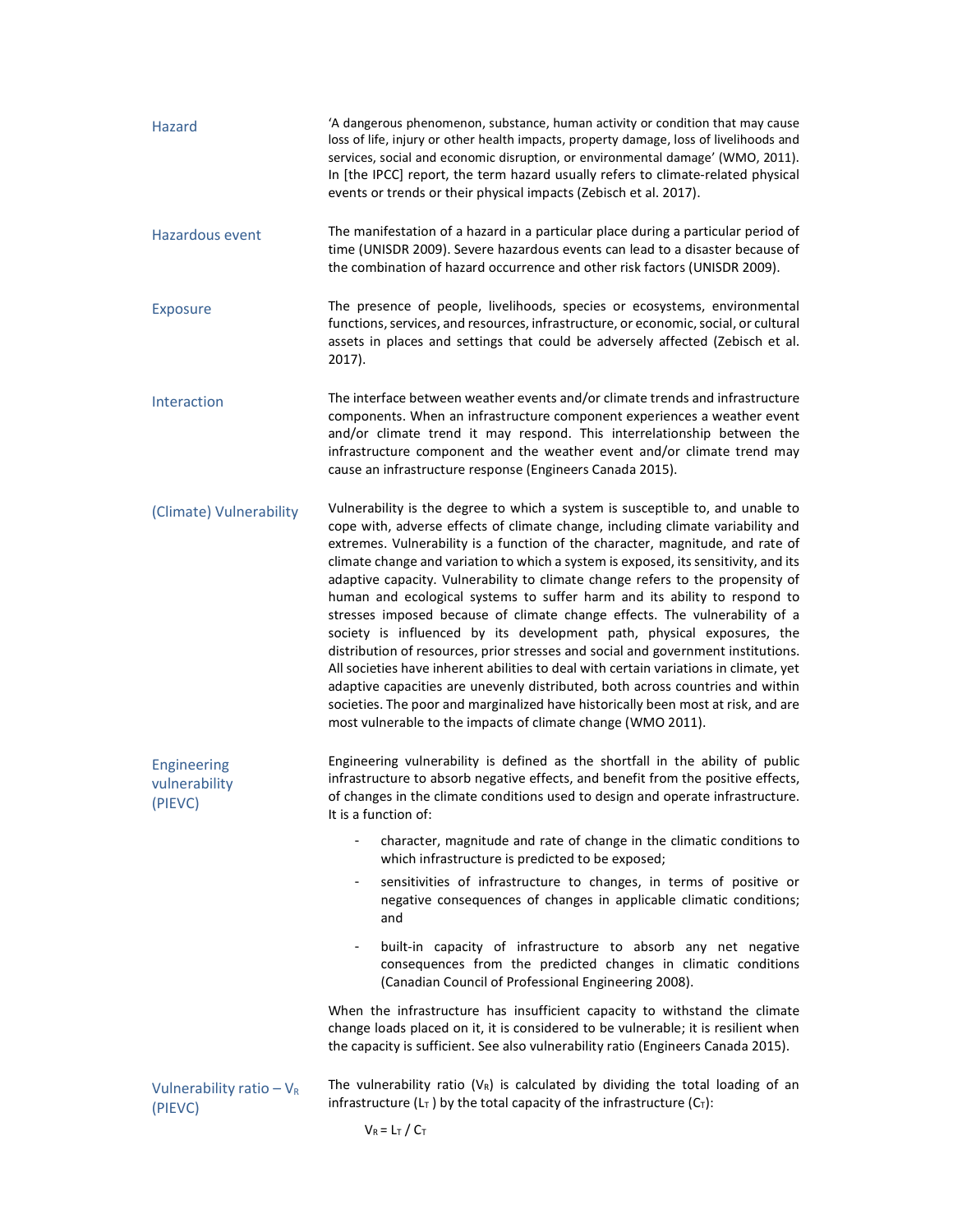|                                                 | When $V_R$ > 1, the infrastructure component is vulnerable<br>When $V_R < 1$ , the infrastructure has adaptive capacity (Engineers Canada 2015).                                                                                                                                                                                                                                                                                                                                                                                                                                                                                                        |  |  |  |
|-------------------------------------------------|---------------------------------------------------------------------------------------------------------------------------------------------------------------------------------------------------------------------------------------------------------------------------------------------------------------------------------------------------------------------------------------------------------------------------------------------------------------------------------------------------------------------------------------------------------------------------------------------------------------------------------------------------------|--|--|--|
| Sensitivity                                     | Sensitivity is the degree to which a system is affected, adversely or beneficially,<br>either by climate variability or change. The effect may be direct (e.g., a change<br>in crop yield in response to a change in the mean, range or variability of<br>temperature) or indirect (e.g., damages caused by an increase in the frequency<br>of coastal flooding due to sea-level rise) (IPCC_WG2 2014). Sensitivity may<br>include physical attributes of a system (e.g. building material of houses, type of<br>soil on agriculture fields), social, economic and cultural attributes (e.g. age<br>structure, income structure) (Zebisch et al. 2017). |  |  |  |
| $\rightarrow$ Threshold                         | The level of magnitude of a system process at which sudden or rapid change<br>occurs. A point or level at which new properties emerge in an ecological,<br>economic or other system, invalidating predictions based on mathematical<br>relationships that apply at lower levels (IPCC_WG2 2014).                                                                                                                                                                                                                                                                                                                                                        |  |  |  |
| $\rightarrow$ Climate Impact<br>threshold       | An Impact threshold defines critical climate conditions at which a system of<br>interest in sensitive to and hence damages are likely to occur. Hence, its<br>definition and calculated value is based on the system of interest's<br>characteristics to experience harm. The definition of impact thresholds is key for<br>climate risk assessment and requires the inclusion of end-users for developing<br>climate service products.                                                                                                                                                                                                                 |  |  |  |
| $\rightarrow$ Infrastructure<br>threshold value | A value representing an infrastructure specific weather event or climate trend<br>that triggers an undesirable infrastructure response.                                                                                                                                                                                                                                                                                                                                                                                                                                                                                                                 |  |  |  |
| (PIEVC)                                         | In a vulnerability assessment, the climate parameter establishes the general<br>weather or climatic conditions while the infrastructure threshold denotes a<br>specific value of those conditions that must not be triggered. Thresholds may be<br>maxima or minima depending on the climate parameter.                                                                                                                                                                                                                                                                                                                                                 |  |  |  |
|                                                 | In some cases, an assessment may contemplate a number of threshold values<br>for a specific climate parameter. This would be done to identify the impact of a<br>range of weather events or climate conditions that may elicit different,<br>notionally more severe, infrastructure responses (Engineers Canada 2015).                                                                                                                                                                                                                                                                                                                                  |  |  |  |
| Changing-climate load -<br>$L_{\rm C}$          | The anticipated load placed on the infrastructure resulting from changing<br>climate over the period of the evaluation (Engineers Canada 2015).                                                                                                                                                                                                                                                                                                                                                                                                                                                                                                         |  |  |  |
| Sensitivity analysis<br>(PIEVC)                 | Systematically changing input values to determine the effects of such changes.<br>In risk assessment, adjusting probability and/or severity score values to<br>determine if the adjustments result in triggering risk tolerance thresholds. For<br>example, adjusting a severity score by one unit may result in shifting an<br>interaction from medium to high risk (Engineers Canada 2015).                                                                                                                                                                                                                                                           |  |  |  |
| Severity score factor<br>(PIEVC)                | A factor based on an arbitrary score (0 to 7) used to define the severity of the<br>consequences of a weather event or climate trend impacting a particular<br>infrastructure component (Engineers Canada 2015).                                                                                                                                                                                                                                                                                                                                                                                                                                        |  |  |  |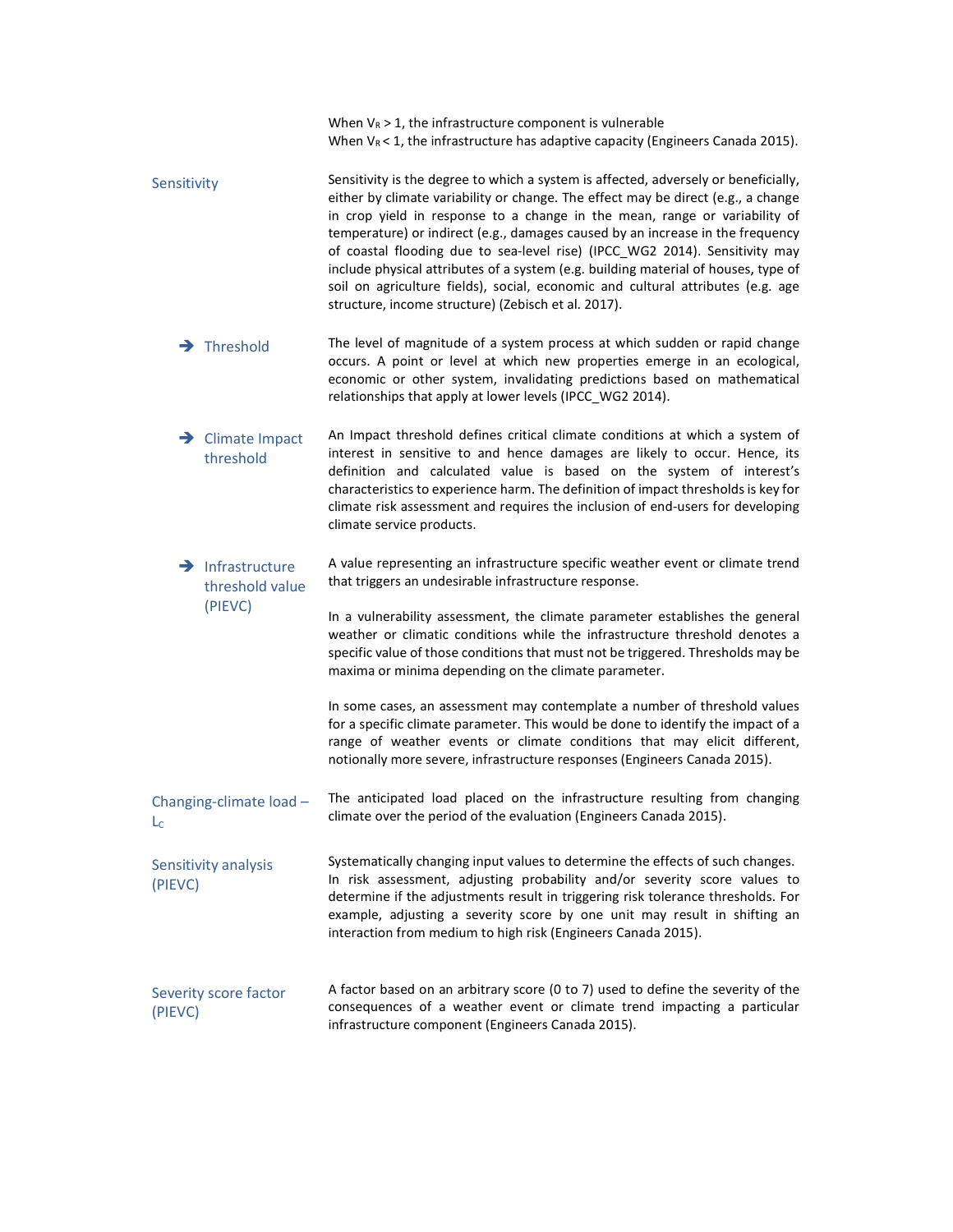### **Risk Assessment**

| Risk assessment                                                     | In order to grasp all relevant impacts of climate change on the system of<br>concern, climate risk assessments therefore need to consider both sudden<br>hazardous events and slowly evolving trends. This has certain implications on<br>how likelihoods are determined and reflected in assessment (Zebisch et al.<br>$2017$ ).                                                                                                                                                                                                                                                                                                                                                           |  |
|---------------------------------------------------------------------|---------------------------------------------------------------------------------------------------------------------------------------------------------------------------------------------------------------------------------------------------------------------------------------------------------------------------------------------------------------------------------------------------------------------------------------------------------------------------------------------------------------------------------------------------------------------------------------------------------------------------------------------------------------------------------------------|--|
|                                                                     | The process by which hazards are recognized and characterized. In the<br>case of climate change risk assessment, risk identification is a<br>deliberate procedure to review, and it is hoped, anticipate possible<br>hazards. Risks associated with climate variability can in general be<br>identified from past experience of climate (UKCIP, 2003).<br>The process by which risk assessment is used to develop risk<br>management options to reduce, mitigate or compensate for the risk<br>(UKCIP, 2003).<br>The process by which hazards and consequences are identified, characterized as<br>to their probability and magnitude, and their significance assessed (UKCIP,<br>$2003$ ). |  |
| Risk profile (PIEVC)                                                | The pattern of high, medium and low risks established through a risk<br>assessment. The risk profile is based on the risk scores calculated by the<br>assessments placed within the context of the risk tolerance thresholds<br>established by the infrastructure owner. Through the profile the practitioner can<br>identify the infrastructure-climate interactions that generally lead to higher<br>levels of risk.                                                                                                                                                                                                                                                                      |  |
|                                                                     | Each infrastructure will have a unique risk profile within a specified time horizon<br>(Engineers Canada 2015).                                                                                                                                                                                                                                                                                                                                                                                                                                                                                                                                                                             |  |
| <b>Risk evaluation &amp; Risk</b><br>tolerance threshold<br>(PIEVC) | The risk score values established by the infrastructure owner that define high,<br>medium, low and special-case risk scores (Engineers Canada 2015) serving the<br>evaluation of risk.                                                                                                                                                                                                                                                                                                                                                                                                                                                                                                      |  |

|                              | Infrastructure risk assessment                                                                                                                                                                                                                                                                                                    |  |  |
|------------------------------|-----------------------------------------------------------------------------------------------------------------------------------------------------------------------------------------------------------------------------------------------------------------------------------------------------------------------------------|--|--|
| <b>Boundary condition</b>    | The set of conditions that establish the limits of the scope of the assessment.<br>Boundary conditions include the definition of the time horizon, geographic<br>boundaries, jurisdictional authority, and features of the infrastructure that are<br>within the mandate of the vulnerability assessment (Engineers Canada 2015). |  |  |
| Data sufficiency             | Data availability and/or quality. Data must be both available and of high enough<br>quality to meet the needs of the assessment (Engineers Canada 2015).                                                                                                                                                                          |  |  |
| <b>PIEVC Risk assessment</b> | The process whereby practitioners answer three questions:                                                                                                                                                                                                                                                                         |  |  |
|                              | What can happen?<br>1.<br>How likely is it to happen?<br>2.                                                                                                                                                                                                                                                                       |  |  |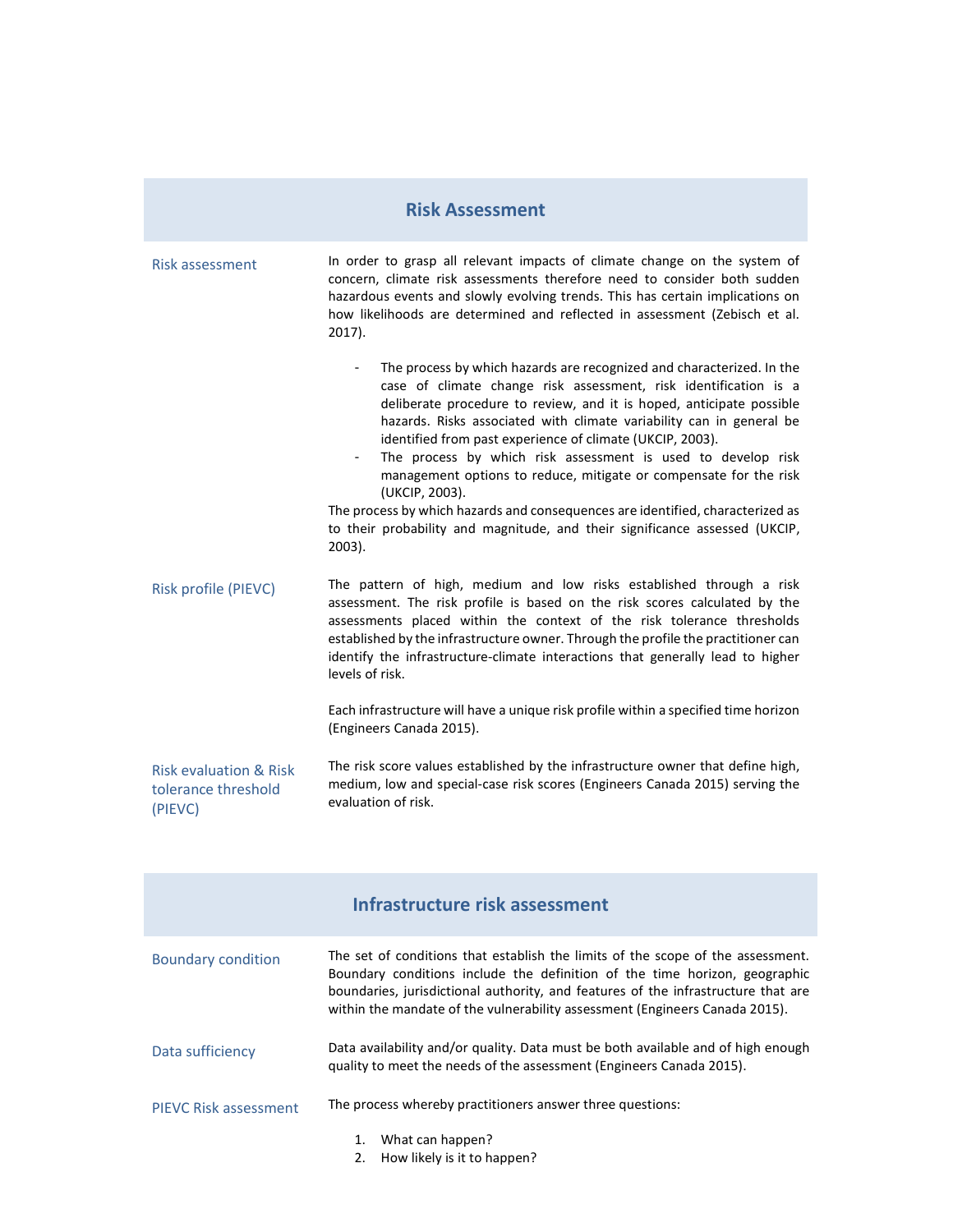|                                                            | Given that it has happened, what are the consequences?                                                                                                                                                                                                                                                                                                                                                                                                                                                           |  |  |  |
|------------------------------------------------------------|------------------------------------------------------------------------------------------------------------------------------------------------------------------------------------------------------------------------------------------------------------------------------------------------------------------------------------------------------------------------------------------------------------------------------------------------------------------------------------------------------------------|--|--|--|
| Infrastructure exposure<br>assessment (Yes/No<br>analysis) | Analysis executed as part of the Protocol that requires the practitioner to assess<br>if an identified climate parameter could potentially interact with an infrastructure<br>component. Where the practitioner identifies that no interaction is possible, the<br>interaction is eliminated from further analysis (Engineers Canada 2015).                                                                                                                                                                      |  |  |  |
| <b>Risk assessment</b><br>workshop                         | A face-to-face working session conducted to complete the risk analysis outlined<br>in the Protocol.                                                                                                                                                                                                                                                                                                                                                                                                              |  |  |  |
|                                                            | The Protocol allows practitioners to conduct the workshop as a series of one-on-<br>one meetings in lieu of a larger group session. However, the recommended<br>process is to conduct a larger in-person working session to generate synergies that<br>cannot be achieved through one-on-one discussion (Engineers Canada 2015).                                                                                                                                                                                 |  |  |  |
| <b>Engineering analysis</b>                                | Establishing the relationship between remaining useful service life, performance<br>demands and other relevant factors of the infrastructure and changing-climate<br>impacts, in order to calculate a numeric representation of vulnerability, adaptive<br>capacity and infrastructure resiliency (Engineers Canada 2015).                                                                                                                                                                                       |  |  |  |
| Engineering<br>vulnerability<br>assessment                 | Executing the PIEVC Engineering Protocol to establish the engineering<br>vulnerability or resiliency of the specified infrastructure (Engineers Canada 2015).                                                                                                                                                                                                                                                                                                                                                    |  |  |  |
| Table-top risk<br>assessment                               | A risk assessment conducted with a smaller, more focused, group. Practitioners<br>may execute the Protocol within the confines of the practitioner team prior to the<br>risk assessment workshop in order to inform discussions or draw preliminary<br>conclusions (Engineers Canada 2015).                                                                                                                                                                                                                      |  |  |  |
| Material/Materiality                                       | The level of affect of a piece of information used in the vulnerability assessment.<br>Information is material when the omission or misstatement of that information<br>may affect the opinion, recommendations and/or conclusions resulting from the<br>study. Conversely, information is not material when the omission or misstatement<br>of that information will have no or negligible affect on the opinion,<br>recommendations and/or conclusions resulting from the study (Engineers Canada<br>$2015$ ). |  |  |  |
| Surrogate information                                      | Information from other models, regions or assessments used to compensate for<br>information gaps in the current assessment.                                                                                                                                                                                                                                                                                                                                                                                      |  |  |  |
|                                                            | The Protocol allows practitioners to use information from regions with similar<br>climatic and geographic conditions as a surrogate for information not currently<br>available for the region of the assessment (Engineers Canada 2015).                                                                                                                                                                                                                                                                         |  |  |  |
| Time horizon                                               | The period in time that the assessment considers. Time horizon will usually look<br>forward a number of years determined by the practitioner. Often this horizon will<br>be the remaining useful life of the infrastructure that is being assessed (Engineers<br>Canada 2015).                                                                                                                                                                                                                                   |  |  |  |
| Multi-factor analysis                                      | The term multi-factor analysis (MFA) is used when describing the technique to be<br>used to compare adaptation scenarios in this triple-bottom-line analysis. The term<br>is synonymous with multi-criteria-analysis, the term more commonly employed<br>by operational research literature. MFA was created in order to distinguish<br>between factors and criteria, which is necessary for the development of the triple-<br>bottom-line analysis in Step 7 (Engineers Canada 2015).                           |  |  |  |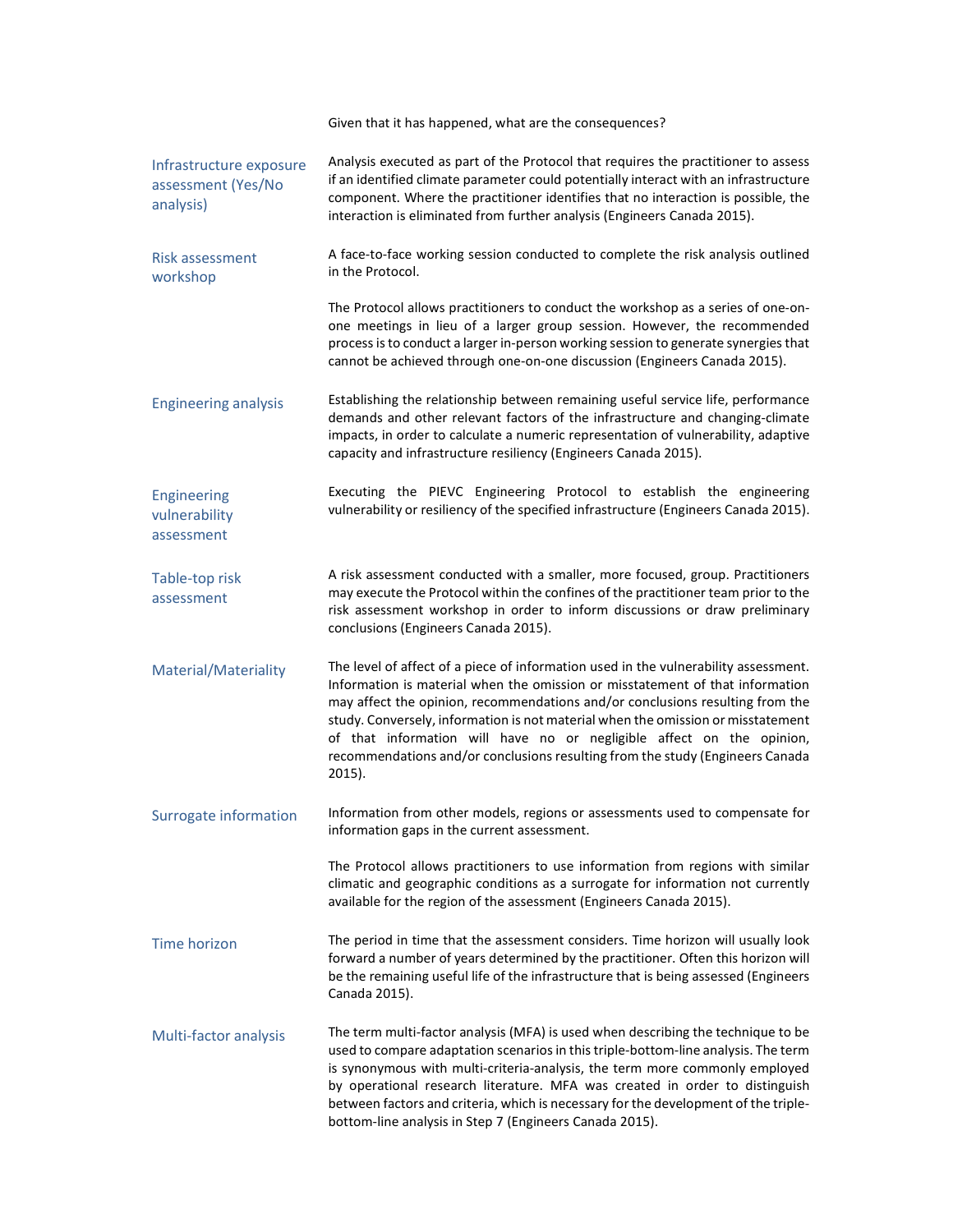| Practitioner                                    | For the purposes of this assessment, the individual or team executing the Protocol<br>(Engineers Canada 2015).                                                                                                                                                                                                                                                  |  |  |
|-------------------------------------------------|-----------------------------------------------------------------------------------------------------------------------------------------------------------------------------------------------------------------------------------------------------------------------------------------------------------------------------------------------------------------|--|--|
| Professional judgement                          | The application of training, knowledge, experience, and skills gained over a<br>prolonged period of professional practice.                                                                                                                                                                                                                                      |  |  |
|                                                 | Within a vulnerability assessment, professional judgment refers to the combined<br>judgment of the practitioner team and infrastructure owner and staff. Individuals<br>can contribute a unique perspective regarding climate-infrastructure interactions<br>based on their history of dealing with similar or analogous situations (Engineers<br>Canada 2015). |  |  |
| Site visit                                      | A tour conducted to inspect and familiarize the practitioner with the<br>infrastructure being assessed.                                                                                                                                                                                                                                                         |  |  |
|                                                 | The site visit should include both observation of the facilities and discussions with<br>maintenance, operations and management staff, as appropriate (Engineers<br>Canada 2015).                                                                                                                                                                               |  |  |
| Simple multi-attribute<br>rating technique      | A computational and aggregation technique based on a weighted summation of<br>performances across factors under consideration (Engineers Canada 2015).                                                                                                                                                                                                          |  |  |
| <b>Statement of</b><br>vulnerability/resiliency | A declaration by the practitioner outlining their professional opinion regarding the<br>overall vulnerability or resiliency of the assessed infrastructure.                                                                                                                                                                                                     |  |  |
|                                                 | The statement would normally outline boundary conditions and limitations of the<br>assessment and provide the owner with a global understanding of the<br>infrastructure's vulnerability to the changing-climate conditions considered in the<br>assessment (Engineers Canada 2015).                                                                            |  |  |
| Limitations of the PIEVC<br>risk assessment     | Uncertainties introduced into the vulnerability assessment related to the<br>assumptions, sufficiency of data, and/or methodologies used to execute the<br>Protocol.                                                                                                                                                                                            |  |  |
|                                                 | Limitations may, or may not, be material. The practitioner would normally<br>comment on, and suggest additional work to address, material limitations<br>(Engineers Canada 2015).                                                                                                                                                                               |  |  |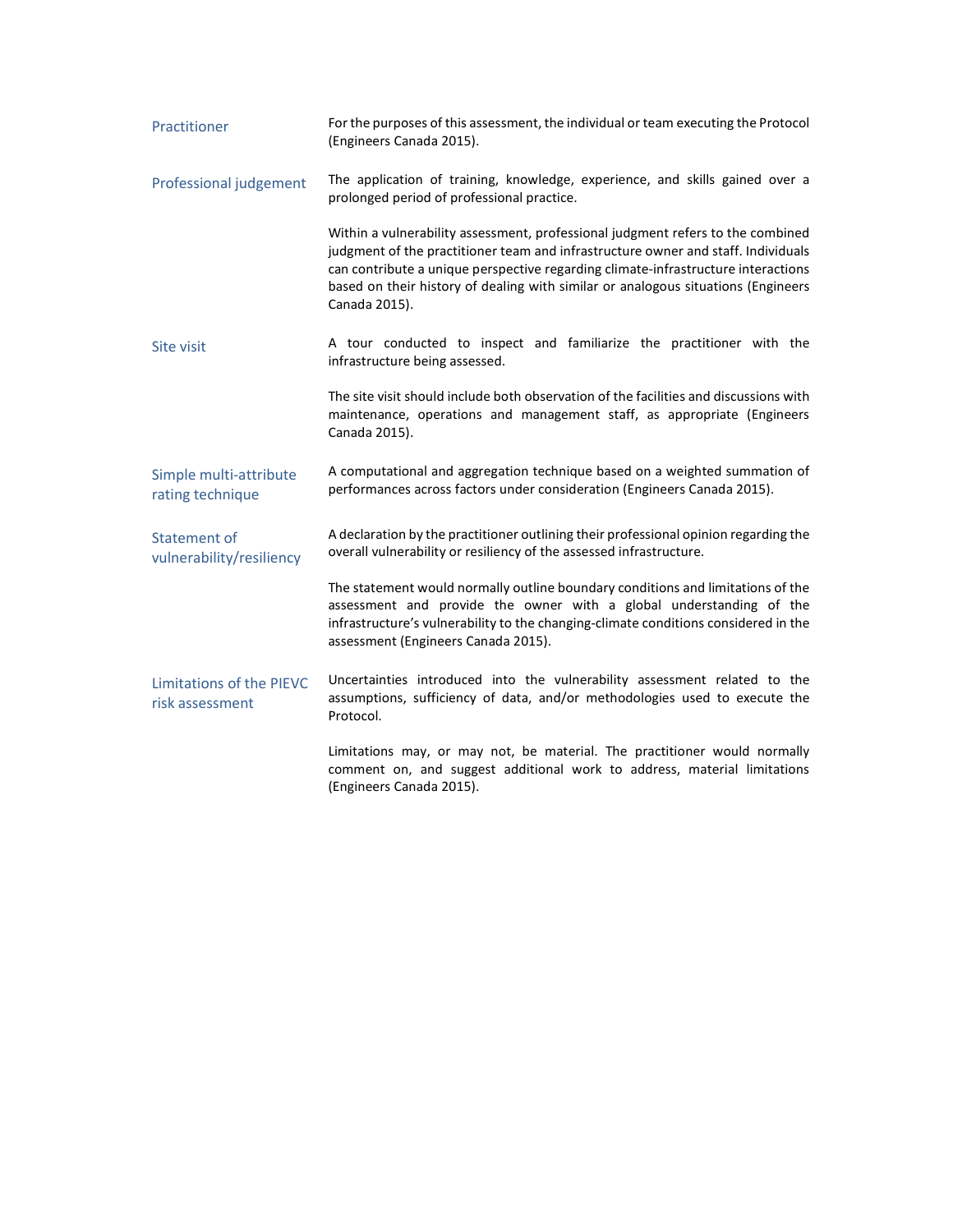# **Adaptation and Climate Risk Management**

| Adaptation                        | Adjustment in natural or human systems in response to actual or expected<br>climatic stimuli or their effects, which moderates harm or exploits beneficial<br>opportunities (IPCC_WG2 2014). Various types of adaptation can be<br>distinguished, including anticipatory, autonomous and planned adaptation:<br>Anticipatory adaptation: Adaptation that takes place before impacts of<br>climate change are observed. Also referred to as proactive adaptation.<br>Autonomous / spontaneous adaptation refers to a non-conscious<br>response to climatic stimuli, but that is triggered by ecological changes<br>in natural systems and by market or welfare changes in human systems.<br>Planned adaptation: Adaptation that is the result of a deliberate policy<br>decision, based on an awareness that conditions have changed or are<br>about to change and that action is required to return to, maintain, or<br>achieve a desired state (IPCC WG2 2014). |
|-----------------------------------|------------------------------------------------------------------------------------------------------------------------------------------------------------------------------------------------------------------------------------------------------------------------------------------------------------------------------------------------------------------------------------------------------------------------------------------------------------------------------------------------------------------------------------------------------------------------------------------------------------------------------------------------------------------------------------------------------------------------------------------------------------------------------------------------------------------------------------------------------------------------------------------------------------------------------------------------------------------|
| Adaptive capacity                 | The ability of systems, institutions, humans and other organisms to adjust to<br>potential damage, to take advantage of opportunities, or to respond to<br>consequences (IPCC_WP2 2014).                                                                                                                                                                                                                                                                                                                                                                                                                                                                                                                                                                                                                                                                                                                                                                         |
|                                   | In the context of the PIEVC Protocol:                                                                                                                                                                                                                                                                                                                                                                                                                                                                                                                                                                                                                                                                                                                                                                                                                                                                                                                            |
|                                   | The Protocol predicts the adaptive capacity of the infrastructure component<br>strictly from an engineering perspective. It identifies where loads may exceed the<br>capacity of a structure and threaten failure. There may be social, operational or<br>management strategies that could affect the resiliency of the infrastructure or<br>provide alternative perspectives regarding the adaptive capacity of the<br>infrastructure. These other factors are outside of the scope of this analysis but<br>may be relevant considerations in establishing the conclusions and<br>recommendations arising from the vulnerability assessment. Analysis of these<br>additional factors is dependent on the professional judgement of the practitioner<br>and input from the infrastructure owner (Engineers Canada 2015).                                                                                                                                         |
| Resilience                        | The ability of a system, community or society exposed to hazards to resist, absorb,<br>accommodate, adapt to, transform and recover from the effects of a hazard in a<br>timely and efficient manner, including through the preservation and restoration<br>of its essential basic structures and functions through risk management (UNISDR<br>$2009$ ).                                                                                                                                                                                                                                                                                                                                                                                                                                                                                                                                                                                                         |
|                                   | In the context of the PIEVC Protocol:                                                                                                                                                                                                                                                                                                                                                                                                                                                                                                                                                                                                                                                                                                                                                                                                                                                                                                                            |
|                                   | The ability of an infrastructure, or infrastructure component, to absorb a<br>projected weather event or climate condition and still maintain a level of service<br>within design or operational tolerances (Engineers Canada 2015).                                                                                                                                                                                                                                                                                                                                                                                                                                                                                                                                                                                                                                                                                                                             |
| <b>Climate Risk</b><br>Management | Climate risks have to be continuously analyzed, reduced, addressed and<br>transferred. Comprehensive Climate Risk Management (CRM) is a systemic<br>approach that seeks to anticipate, avoid, prevent, and finance risks as well as<br>absorb remaining impacts from extreme weather events and slow onset changes.<br>It thus builds on lessons learnt from climate change adaptation (CCA) and disaster<br>risk management (DRR), embedded in a sustainable development framework<br>(www.adaptationcommunity.org).                                                                                                                                                                                                                                                                                                                                                                                                                                            |
|                                   | Precautionary principle: Where there are anticipated threats of serious or<br>irreversible damage, lack of full scientific certainty shall not be used as a reason<br>for postponing cost-effective measures to prevent environmental degradation'<br>(Rio declaration, 1992).                                                                                                                                                                                                                                                                                                                                                                                                                                                                                                                                                                                                                                                                                   |
| <b>Climate proofing</b>           | In general, the climate-proofing concept is used to ensure that planning, both on<br>a strategic level as well as for specific investment and construction projects, is in-                                                                                                                                                                                                                                                                                                                                                                                                                                                                                                                                                                                                                                                                                                                                                                                      |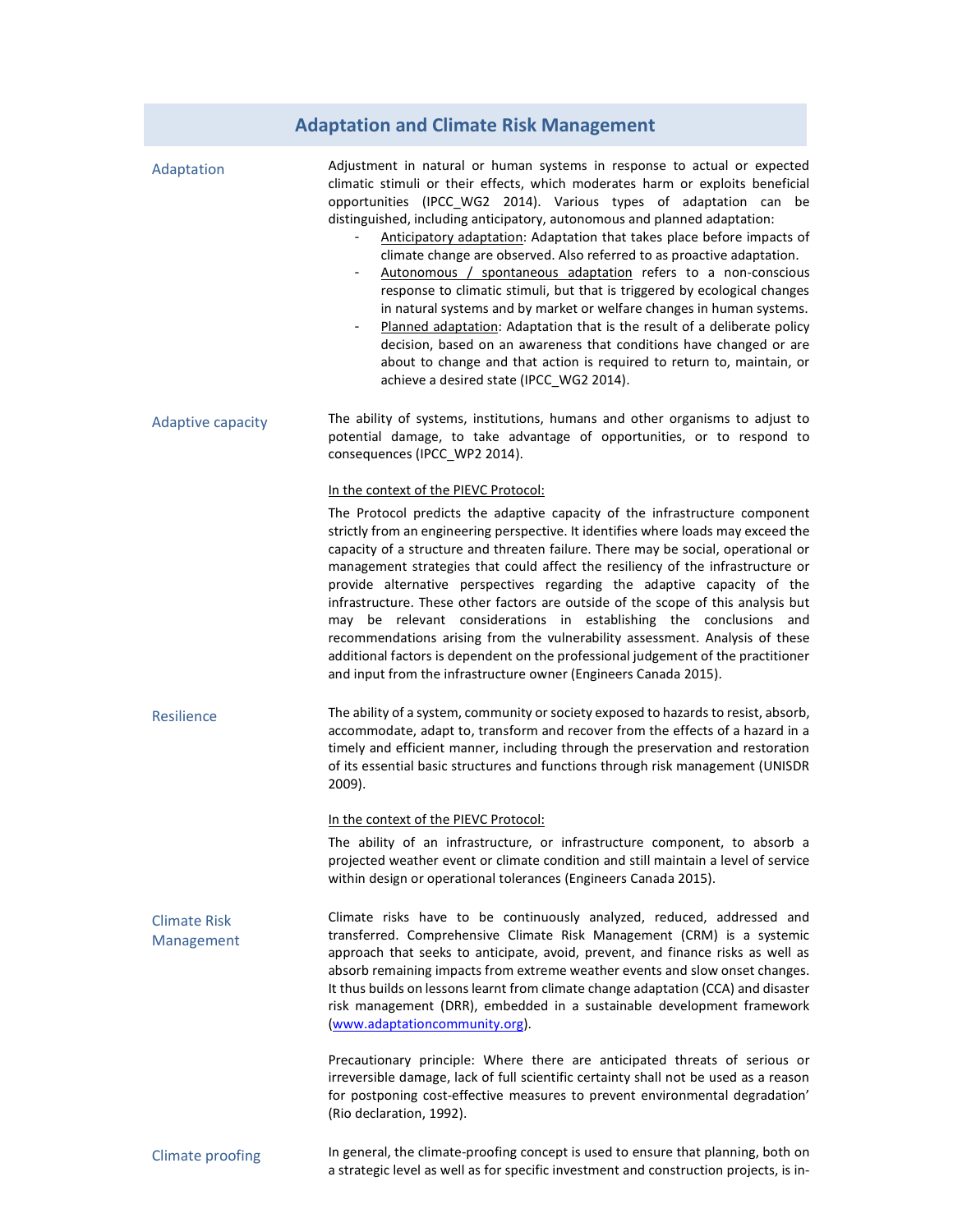line with efforts to increase resilience to climate change. In other words, climate proofing ensures that investment objectives are met under conditions of climate change. With the tool, elements and objectives of strategies and planning processes that are affected by climate change and in need of adaptation are identified in order to incorporate climate-change considerations into them.

### Climate Risk Management Decision Making Process

A climate risk management process seeks to navigate through the diverse set of options available, by the means of various diverse decision-support tools such as Multi-Criteria Analysis and Cost-benefit analysis. The concept of comprehensive climate risk management encompasses the following mutually reinforcing steps and should build on the participation of stakeholders from different sectors and scales:

Step 1: Scoping: In this initial phase of climate risk management the system of interest is defined, whether it be an infrastructure, an ecosystem, a city or entire country. Based on such definition, the actors to be involved in the climate risk management process need to selected.

Step 2: Assessing needs of adaptation: Climate risk assessments build the foundation for this step. Based on risk assessment, which entails exposure, hydrometeorological hazards and creeping processes and vulnerability assessment, the needs for investing in adaptation are clarified, e.g. through risk evaluation. Risk evaluation is a component of risk assessment in which judgments are made about the significance and acceptability of risk (UKCIP, 2003).

Step 3: Option generation: This stage of decision-making refers to brainstorming within a multi-stakeholder environment about all possible options available and worth to be considered. The open character, meaning putting less concern on feasibility or other aspects, is relevant to allow multiple perspectives and thinking "out of the box" when identifying potential adaptation solutions (adapted from Renn 2008, OECD 2009).

Step 4: Assess adaptation options: Each of the options generated can have intended, but also unintended consequences that influence the climate risks. Moreover, some options are mutually exclusive others work complementary. Here, an assessment is necessary that guides decision makers through a process of how to evaluate alternative options, i.e. whether options that are available are effective, efficient, costly, sustainable, have side effects, or are fair and ethically acceptable (adapted from Renn 2008, OECD 2009)

Step 5: Select adaptation option: Once, the different options are assessed, it has to be decided upon, which options are to be selected and which rejected. This decision is obviously necessary if one or more options turn out to be the dominant. A legitimate decision can be made on the basis of formal balancing tools (cost-benefit analysis).

Step 6: Integrating adaptation options into relevant planning and implement options. This option relates to ensure that selected options become part of planning and are being implemented.

Step 7: Monitoring and evaluation of option performance. The final step is to monitor and evaluate the success of the adaptation strategy implemented. Evaluating the success of an adaptation process is not a straightforward task and may take a long time because the benefits of adaptation may not be realized until the climate changes significantly. Evaluating the success of adaptation should be based on measuring the benefits against the policy objectives used in effectiveness analysis. Quantitative indicators of success should be used when available (Smith, Lenhart 1996)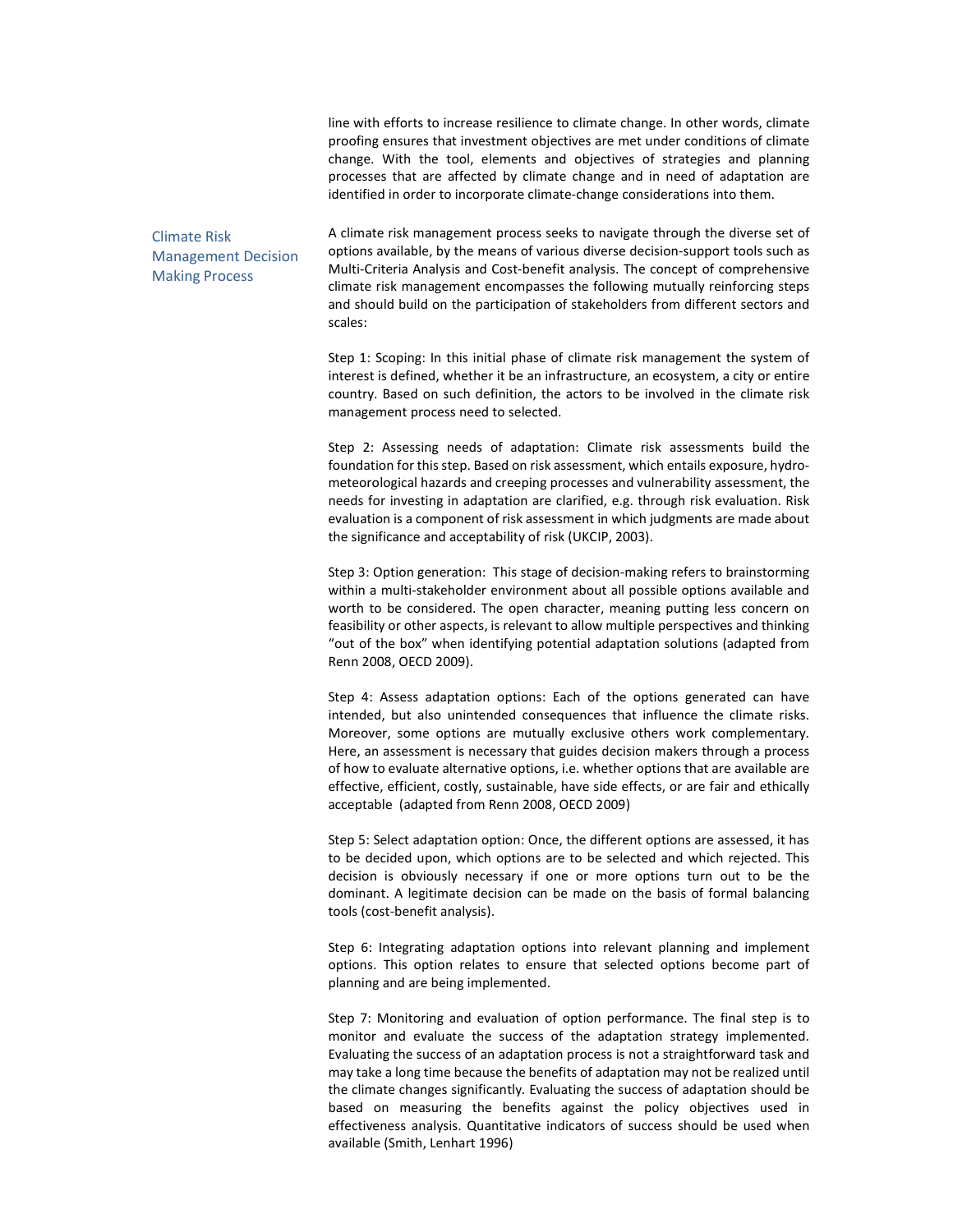### Climate Risk Management Options

Comprehensive climate risk management aims to reduce and address the negative consequences of climate change along the entire risk continuum: averting climate risks through the reduction of greenhouse gas emissions, minimizing climate risks through adaptation and risk management to managing residual climate risks.

### Options

Ways of achieving objectives. Options might be policies, programs, projects, schemes, systems, technologies or anything else presenting a choice, about which a decision is needed. Options may be mutually exclusive (A or B), or could be implemented individually or in combination (A and/or B) (UKCIP, 2003).

#### Low regret options

Options for which the implementation costs are low while, bearing in mind the uncertainties with future climate change projections, while the benefits under future climate change may potentially be large (UKCIP, 2003)

### No regret options

Adaptation options (or measures) that would be justified under all plausible future scenarios, including the absence of man-made climate change. A no regret option could be one that is determined to be worthwhile now (in that it would yield immediate economic and environmental benefits which exceed its cost), and continue to be worthwhile irrespective of the nature of future climate (UKCIP, 2003)

| Adaptation<br>domain | Adaptation<br>component | <b>Adaptation tasks</b>                                      | <b>Adaptation measures</b>                                                                                                                                                   |
|----------------------|-------------------------|--------------------------------------------------------------|------------------------------------------------------------------------------------------------------------------------------------------------------------------------------|
| Anticipation         | Forecast                | Current R&V and future R&V<br>scenarios                      | Technical capacity development, research                                                                                                                                     |
|                      |                         | Institutionalized mechanisms<br>for anticipating future R&Vs | Cross-institutional coordination                                                                                                                                             |
| Prevention           | Hazard mitigation       | <b>Global Co2 Emission</b><br>reduction                      | Mitigating anthropogenic hazard triggers<br>(green economy, transport system, energy<br>supply)                                                                              |
|                      |                         | Local / regional hazard<br>mitigation                        | Mitigating anthropogenic hazard triggers<br>(land degradation, pollution, ecosystem<br>changes, land use change, sealing), retention<br>areas, restoring ecosystem functions |
|                      | Accommodation           | Protection                                                   | Protected infrastructures and assets, e.g.<br>dykes, green houses for crops, irrigation<br>systems, window protection against storms                                         |
|                      |                         | Resistance (long-term<br>functional exposure<br>reduction)   | Multi-hazard building codes for lifelines and<br>housing, altering farming practices and<br>planting dates, crop diversification                                             |
|                      | Retreat                 | Redirection of development<br>away from hazardous places     | Incentives (insurance, economic<br>development) and regulation (land use<br>policies etc.)                                                                                   |

### **Climate risk management options and assessment**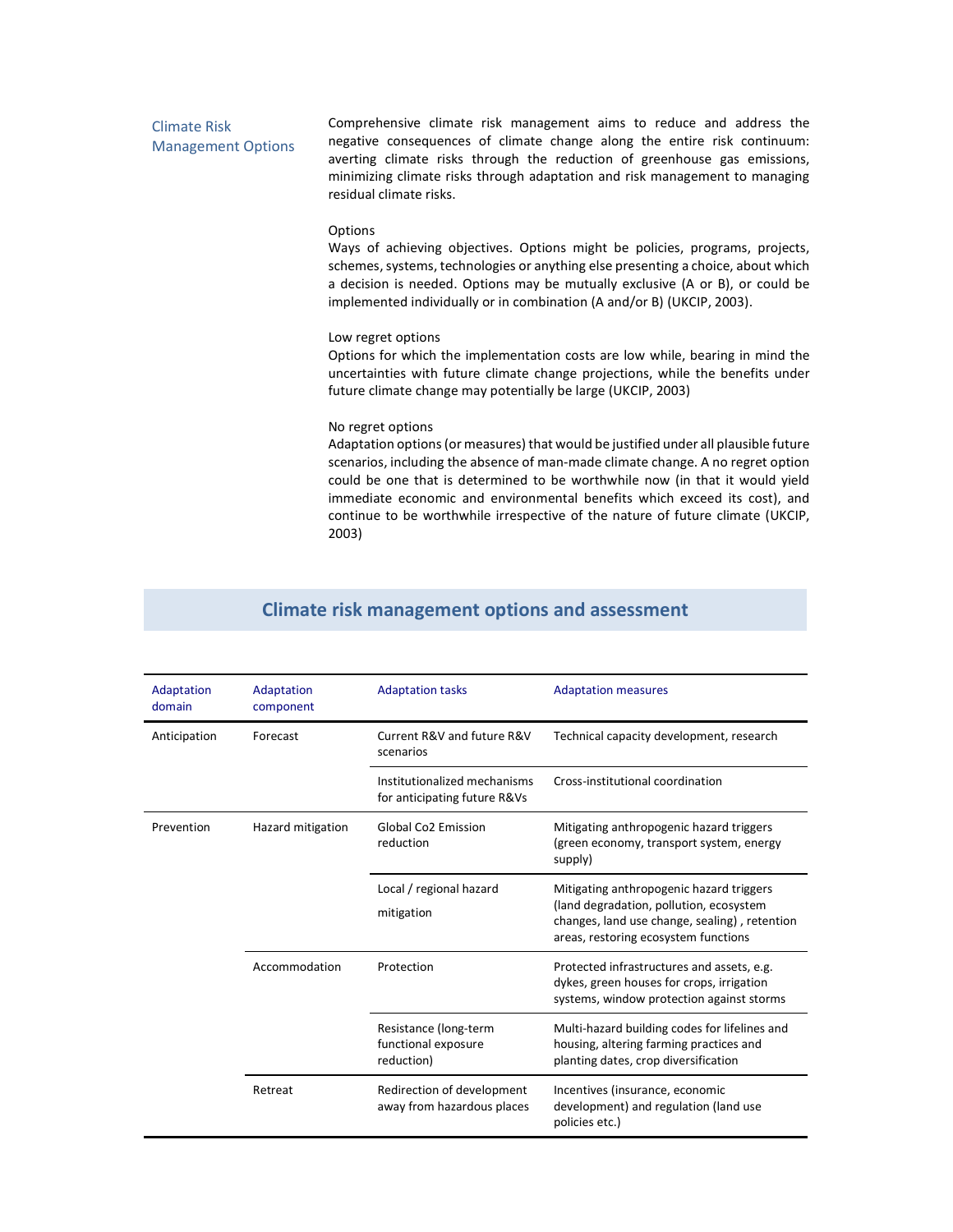|                                             |                                                    |  | and economic assets                                                                                                                                                                                                                                                                                                                                                                                                                                                                                                                                           | Relocation of settlements, social Sustainable livelihood restoration of the<br>affected population in less risky<br>environments according to standards                                                                                                                                                                                                                                                                                                                                                                                                                                                                                                                                                                                                             |  |
|---------------------------------------------|----------------------------------------------------|--|---------------------------------------------------------------------------------------------------------------------------------------------------------------------------------------------------------------------------------------------------------------------------------------------------------------------------------------------------------------------------------------------------------------------------------------------------------------------------------------------------------------------------------------------------------------|---------------------------------------------------------------------------------------------------------------------------------------------------------------------------------------------------------------------------------------------------------------------------------------------------------------------------------------------------------------------------------------------------------------------------------------------------------------------------------------------------------------------------------------------------------------------------------------------------------------------------------------------------------------------------------------------------------------------------------------------------------------------|--|
|                                             | Exposure<br>prevention                             |  | Development restriction<br>potentially hazardous areas                                                                                                                                                                                                                                                                                                                                                                                                                                                                                                        | Insurance, land use regulation                                                                                                                                                                                                                                                                                                                                                                                                                                                                                                                                                                                                                                                                                                                                      |  |
| Managing<br>residual climate                | Early warning<br>mechanisms                        |  | Real time hazard detection<br>(time of arrival, magnitude)                                                                                                                                                                                                                                                                                                                                                                                                                                                                                                    | Building instrumentation networks,<br>institutionalization, decision support systems                                                                                                                                                                                                                                                                                                                                                                                                                                                                                                                                                                                                                                                                                |  |
| risks                                       |                                                    |  | Warning dissemination                                                                                                                                                                                                                                                                                                                                                                                                                                                                                                                                         | SOPs: institutionalization and infrastructure<br>planning, education and socialization                                                                                                                                                                                                                                                                                                                                                                                                                                                                                                                                                                                                                                                                              |  |
|                                             | Immediate<br>response<br>mechanisms to<br>warnings |  | Short-term exposure<br>reduction                                                                                                                                                                                                                                                                                                                                                                                                                                                                                                                              | Hazard control mechanisms and measures                                                                                                                                                                                                                                                                                                                                                                                                                                                                                                                                                                                                                                                                                                                              |  |
|                                             |                                                    |  |                                                                                                                                                                                                                                                                                                                                                                                                                                                                                                                                                               | Evacuation: SOPs / Evacuation Infrastructure:<br>Spatial planning, shelter planning, labelling<br>and socialization, provision of basic services                                                                                                                                                                                                                                                                                                                                                                                                                                                                                                                                                                                                                    |  |
|                                             |                                                    |  | Short-term resistance<br>building                                                                                                                                                                                                                                                                                                                                                                                                                                                                                                                             | Measures that protect infrastructure and<br>assets in the short-term from a hazardous<br>event: e.g. housing protection                                                                                                                                                                                                                                                                                                                                                                                                                                                                                                                                                                                                                                             |  |
|                                             | Search and Rescue,<br>Relief                       |  | Contingencies                                                                                                                                                                                                                                                                                                                                                                                                                                                                                                                                                 | Search and rescue infrastructure provision<br>(shelter, direct aid, sanitation, food) & market<br>interventions                                                                                                                                                                                                                                                                                                                                                                                                                                                                                                                                                                                                                                                     |  |
|                                             | Recovery                                           |  | Contingencies                                                                                                                                                                                                                                                                                                                                                                                                                                                                                                                                                 | Insurance: R&V transfer, micro-insurance for<br>reconstruction                                                                                                                                                                                                                                                                                                                                                                                                                                                                                                                                                                                                                                                                                                      |  |
|                                             |                                                    |  | Disaster resilient recovery<br>planning                                                                                                                                                                                                                                                                                                                                                                                                                                                                                                                       | R&V zoning, R&V-R infrastructure planning,<br>integration of R&V-R in recovery planning to<br>account for returning and new hazards                                                                                                                                                                                                                                                                                                                                                                                                                                                                                                                                                                                                                                 |  |
| Cost-benefit analysis                       |                                                    |  | Monetary measurement of all negative and positive impacts associated with a<br>given action. Costs and benefits are compared in terms of their difference and/or<br>ratio as an indicator of how a given investment or other policy effort pays off seen<br>from the society's point of view (IPCC_WG3 2014).                                                                                                                                                                                                                                                 |                                                                                                                                                                                                                                                                                                                                                                                                                                                                                                                                                                                                                                                                                                                                                                     |  |
| <b>Uncertainty (CRM)</b><br>Over confidence |                                                    |  | (Zebisch et al. 2017).                                                                                                                                                                                                                                                                                                                                                                                                                                                                                                                                        | According to the ISO 31000 standard is 'the state, even partial, of deficiency of<br>information related to, understanding or knowledge of an event, its consequence,<br>or likelihood.' 4 Climate risk assessments are subject to various sources of<br>uncertainty, which need to be carefully addressed. In the framework of these<br>assessments, uncertainty can be regarded in terms of confidence and likelihood<br>Confidence is a qualitative measure for the uncertainty of knowledge and<br>information and the validity introduced by the IPCC. It is a combination of the level<br>of evidence of a finding and the agreement (e.g. between experts or models).<br>Confidence could be used in a risk assessment to give an indication on the validity |  |
|                                             |                                                    |  | of a statement such as in 'high risk for food insecurity in 2020 (medium<br>confidence)'.                                                                                                                                                                                                                                                                                                                                                                                                                                                                     |                                                                                                                                                                                                                                                                                                                                                                                                                                                                                                                                                                                                                                                                                                                                                                     |  |
|                                             |                                                    |  | Likelihood in the risk assessment context is the chance of a specific adverse event<br>(hazard) or consequence (impact) occurring. According to ISO 31000, likelihood<br>can be determined objectively or subjectively, qualitatively or quantitatively, and<br>described in general terms or mathematically (such as a probability or a frequency<br>over a given time period). Probability is one possible measure for likelihood,<br>expressed as a number between 0 and 1, where 0 is impossibility and 1 is absolute<br>certainty (Zebisch et al. 2017). |                                                                                                                                                                                                                                                                                                                                                                                                                                                                                                                                                                                                                                                                                                                                                                     |  |
|                                             |                                                    |  | A potentially vulnerable state of underestimating uncertainty. There is a large<br>body of evidence from cognitive psychological experiments and surveys showing<br>that decision-makers and technical experts overestimate their own abilities,                                                                                                                                                                                                                                                                                                              |                                                                                                                                                                                                                                                                                                                                                                                                                                                                                                                                                                                                                                                                                                                                                                     |  |